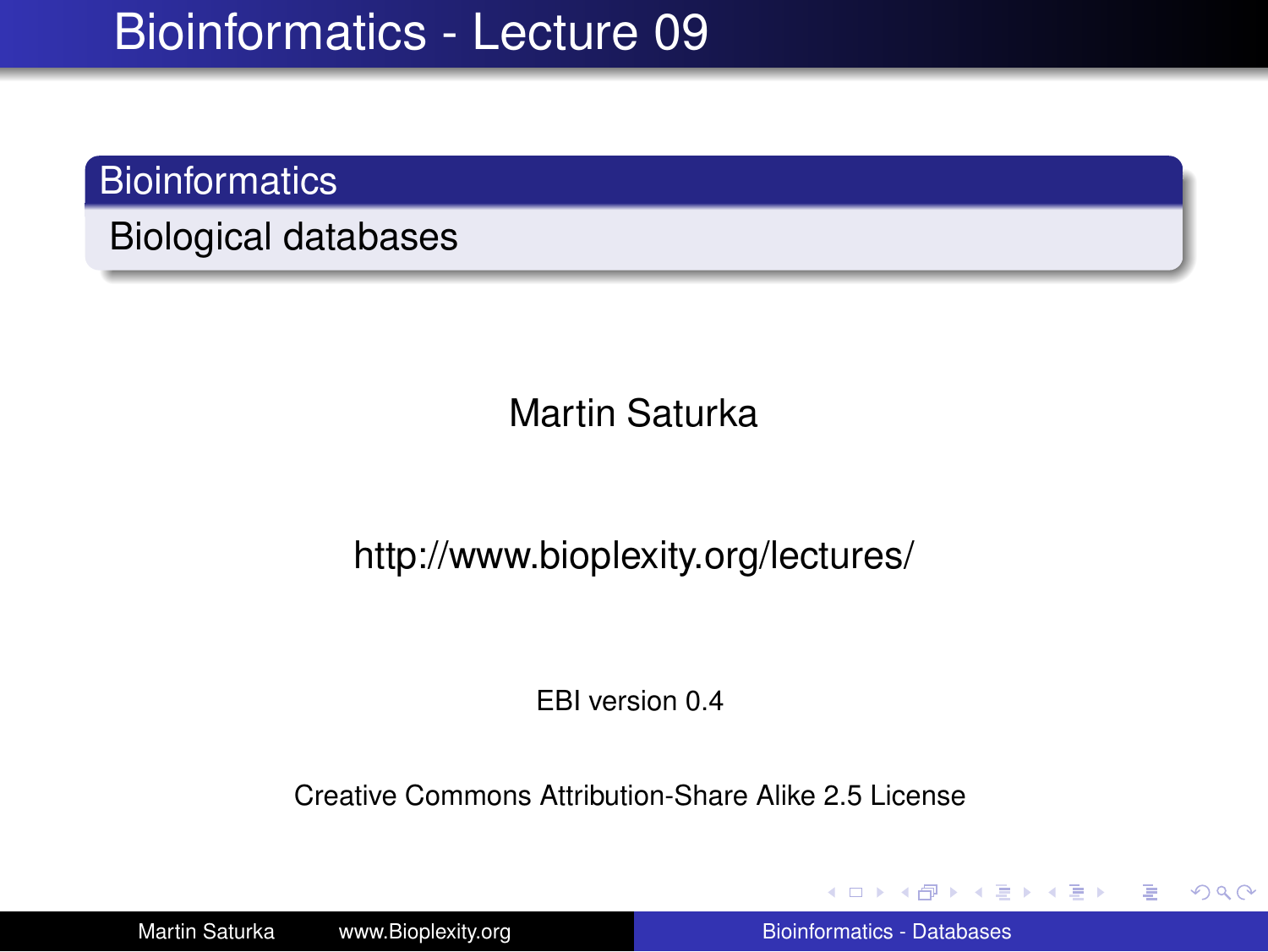## Data sources for bioinformatics

Main types of biological databases with utilization tools.

- **communication with databases. database usage.**
- **e** genomes, structure families, expression maps.

### Main topics

- **o** database technics
	- file types, sql, biodas
	- protocols, bioperl
- particular databases
	- sequences, structures
	- expression, ontology
- **o** digest approaches
	- constraint programming
	- filters, data structures

 $\rightarrow$   $\Rightarrow$   $\rightarrow$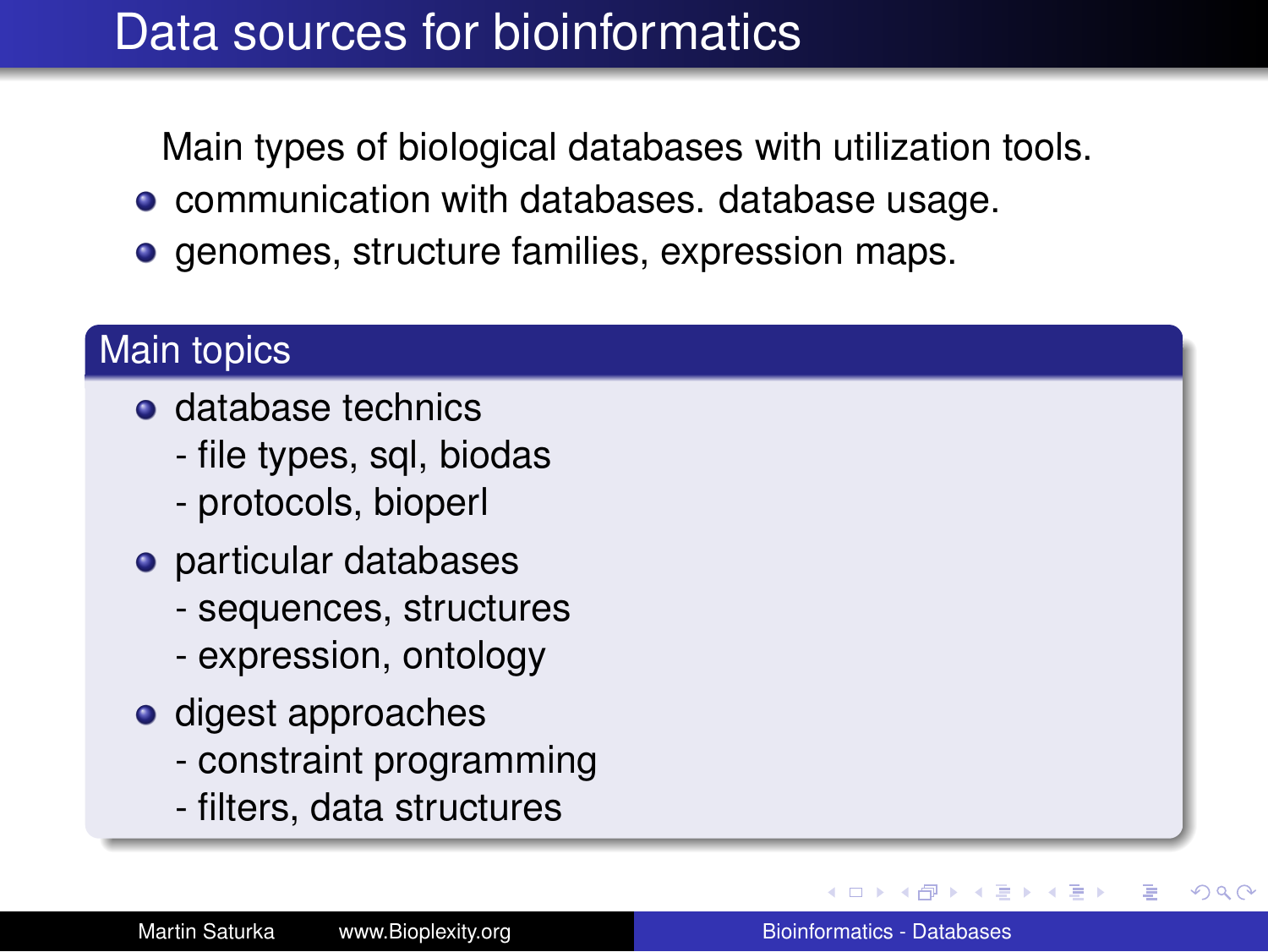# File types

#### • sequences

- Fasta multiple sequences one sequence: first line - header >..., next lines - per 70 nt GenBank header: gi|*gi-number*|gb|*accession*| *locus*
- GFF sequence features

seqname source feature start end score strand frame

- **GenBank flat files or ASN 1** flat files: multiline description, 6x10 nt per line ASN.1: structured description {...{...}}, optionally packed
- **o** structures
	- PDB line/column-wise data line start: line decription - comment / atom atom rank role residuum chain res-rank coordinates
- expression
	- tables: lines genes, columns tissues / experiments
	- MAGE: http://www.mged.org/Workgroups/MAGE/mage.html

イロト イ伊 トイヨ トイヨ トー

 $\Rightarrow$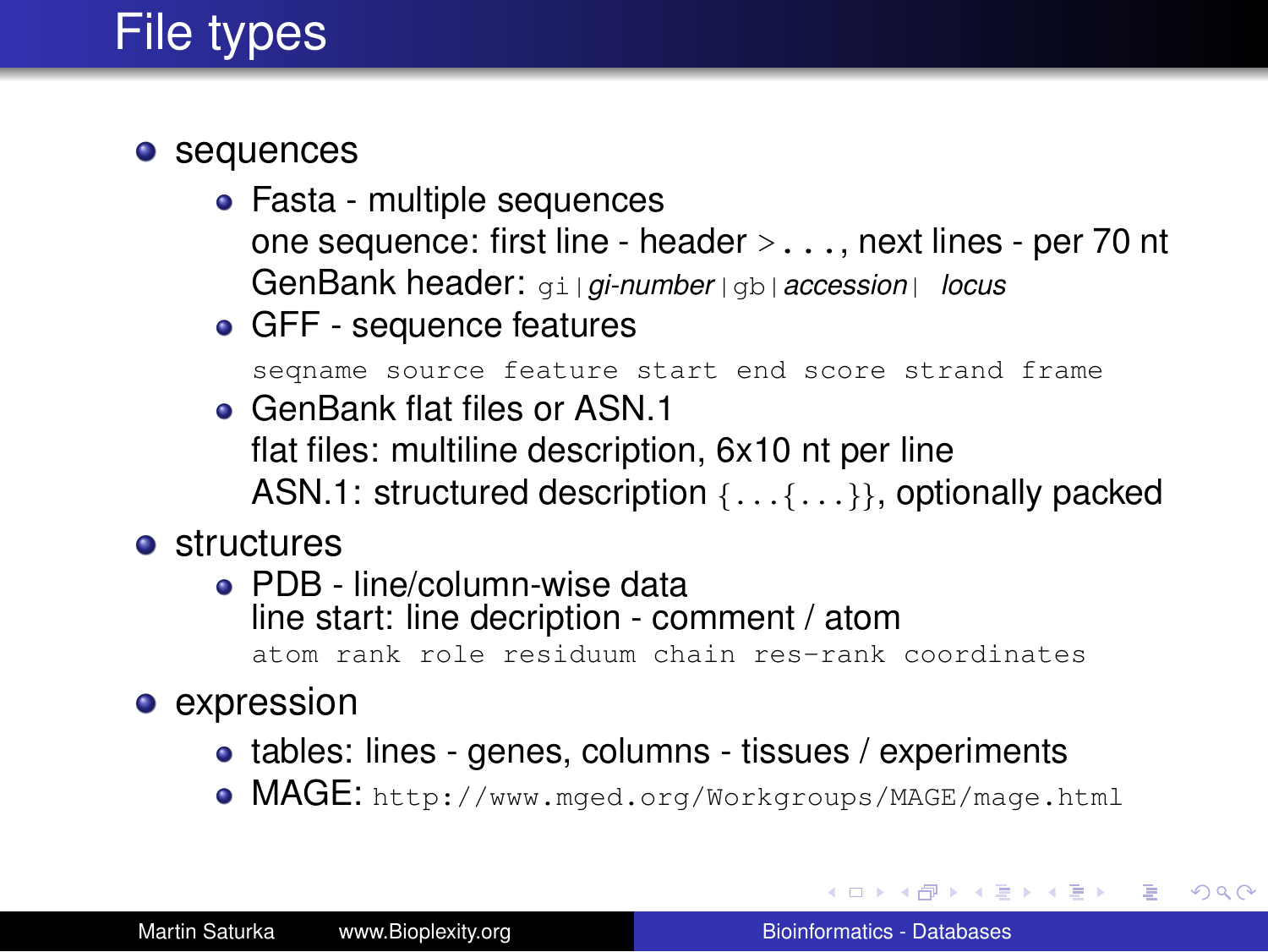#### annotation systems

http://www.open-bio.org/wiki/Projects

### • BioDAS - distributed annotation system

- http://biodas.org/
- data access

http://example.org/das/organism/features?segment=CHR I:1,500

site prefix das data command arguments

#### • system composition

• a reference sequence server plus annotation servers

#### • other projects

- MOBY interoperability for biological data server services
- OBDA sequence access standardization
- myGrid grid and middleware for bioinformatics
	- http://www.mygrid.org.uk/
	- myExperiment myGrid spin-off

イロト イ押 トイヨ トイヨ トー

÷.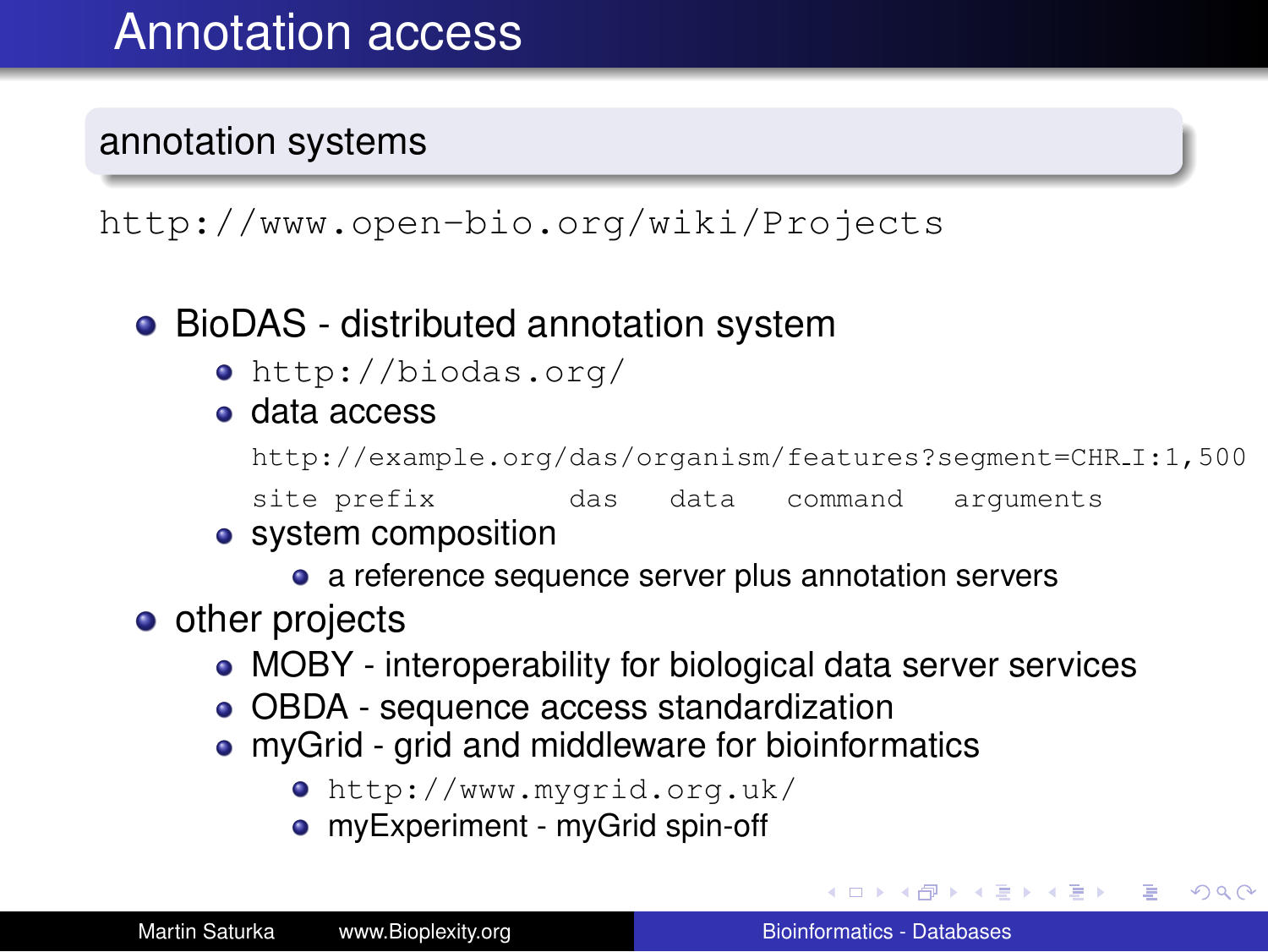## DBMS

**SQL** 

#### • tabular data storage

- main open-source database systems small: sqlite, large: postgresql, firebirdsql
- access: sql structured query language
- suitable for data structured into regular tables
- different approaches
	- linear data (sequences): flat files
	- deeply structured data: ASN.1, HDF, NetCDF

> sqlite3

```
CREATE TABLE genes (gi INTEGER, chr CHAR(3), ori CHAR(1));
```

```
INSERT INTO genes VALUES (826, '19', '+');
```

```
INSERT INTO genes VALUES (827, 'X', '-');
```
SELECT \* FROM genes;

.quit

KOD KAP KED KED E YA G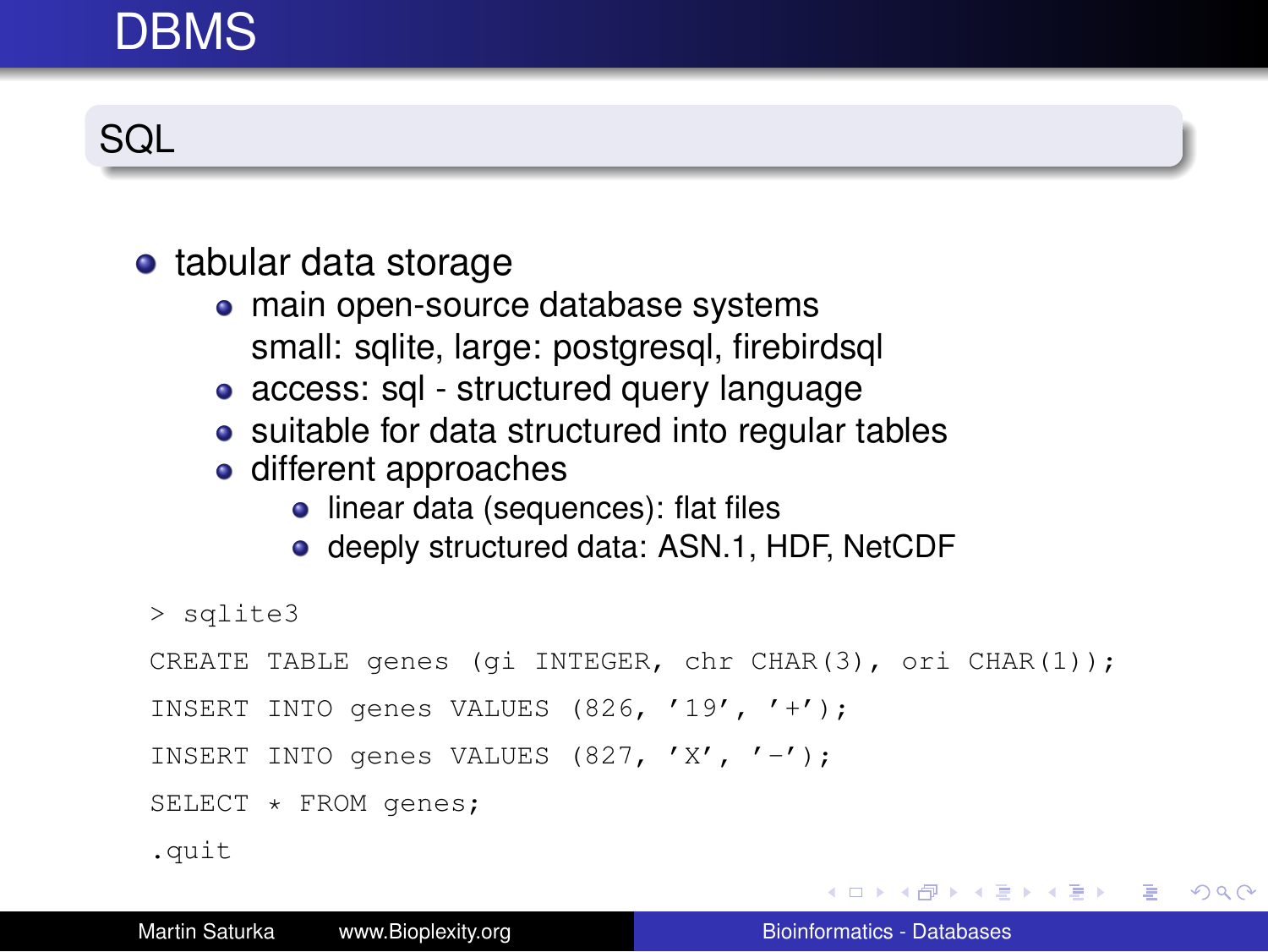where to get data on sequenced chromosomes

gene specific: gene id sequence specefic: accession

- **•** main genome database sites
	- NCBI National center for biotechnology information
		- http://www.ncbi.nlm.nih.gov/Entrez/
	- EMBL European bioinformatics institute
		- http://www.ebi.ac.uk/embl/
	- DDBJ DNA databank of Japan
		- http://www.ddbj.nig.ac.jp/
- NCBI ftp://ftp.ncbi.nlm.nih.gov/
	- directory /genomes/H\_sapiens/
		- assembled reference sequences: Assembled chromosomes
	- file /gene/DATA/gene2refseq.gz
		- gene IDs with positions along chromosomes

イロメ イ伊 メイヨメイヨメー

B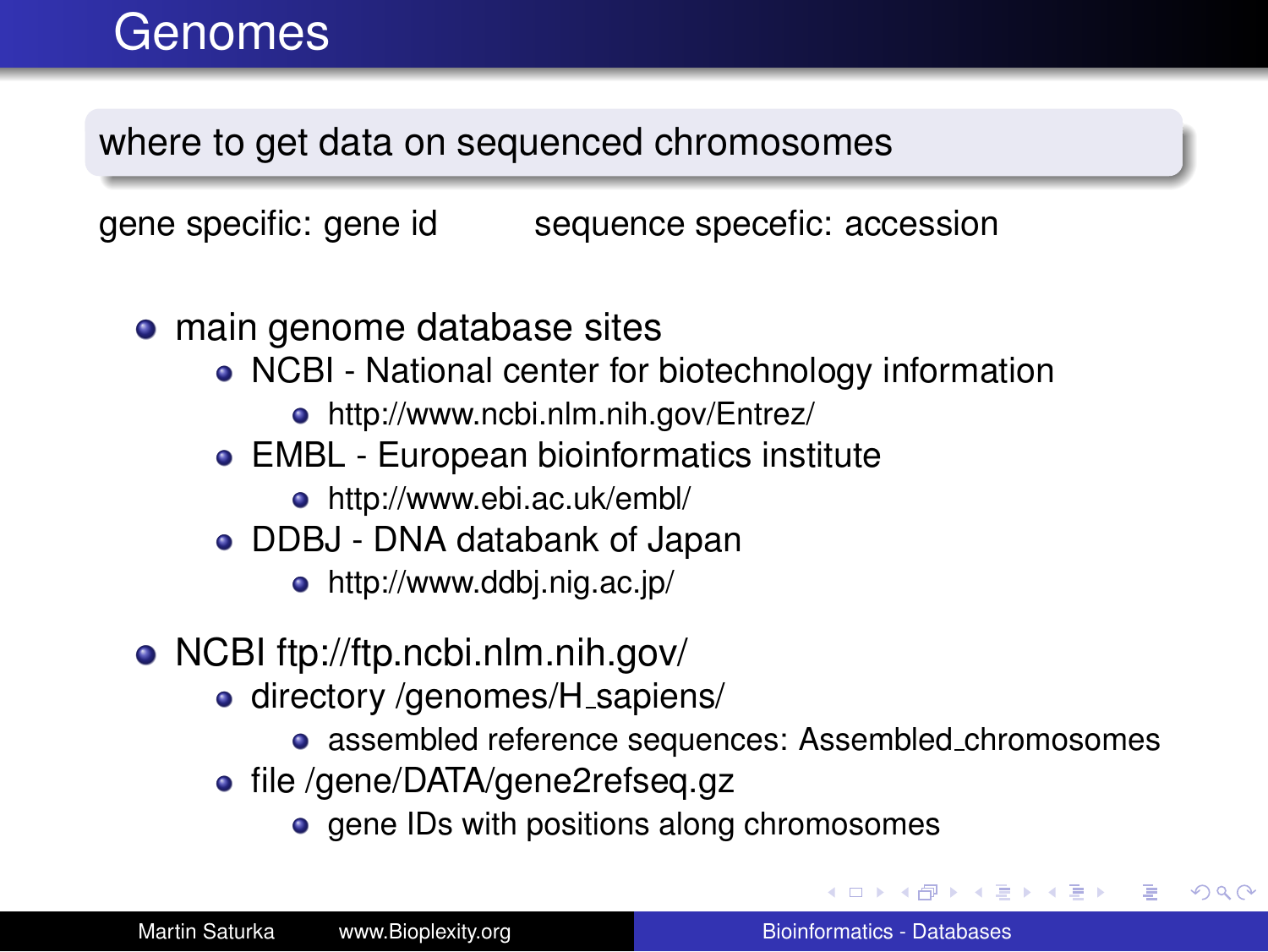## DNA variations

### SNPs, CNVs

### many projects set to deal with intra-species variation

o dbSNP

```
http://www.ncbi.nlm.nih.gov/SNP/
```
**•** the SNP consortium

```
http://snp.cshl.org/
```
• haplotypes

http://www.hapmap.org/

• glovar - human variations

```
http://www.glovar.org/
```
human variome

http://www.humanvariomeproject.org/

**e** general variomes

```
http://variome.net/
```
イロト イ押 トイヨ トイヨト

÷.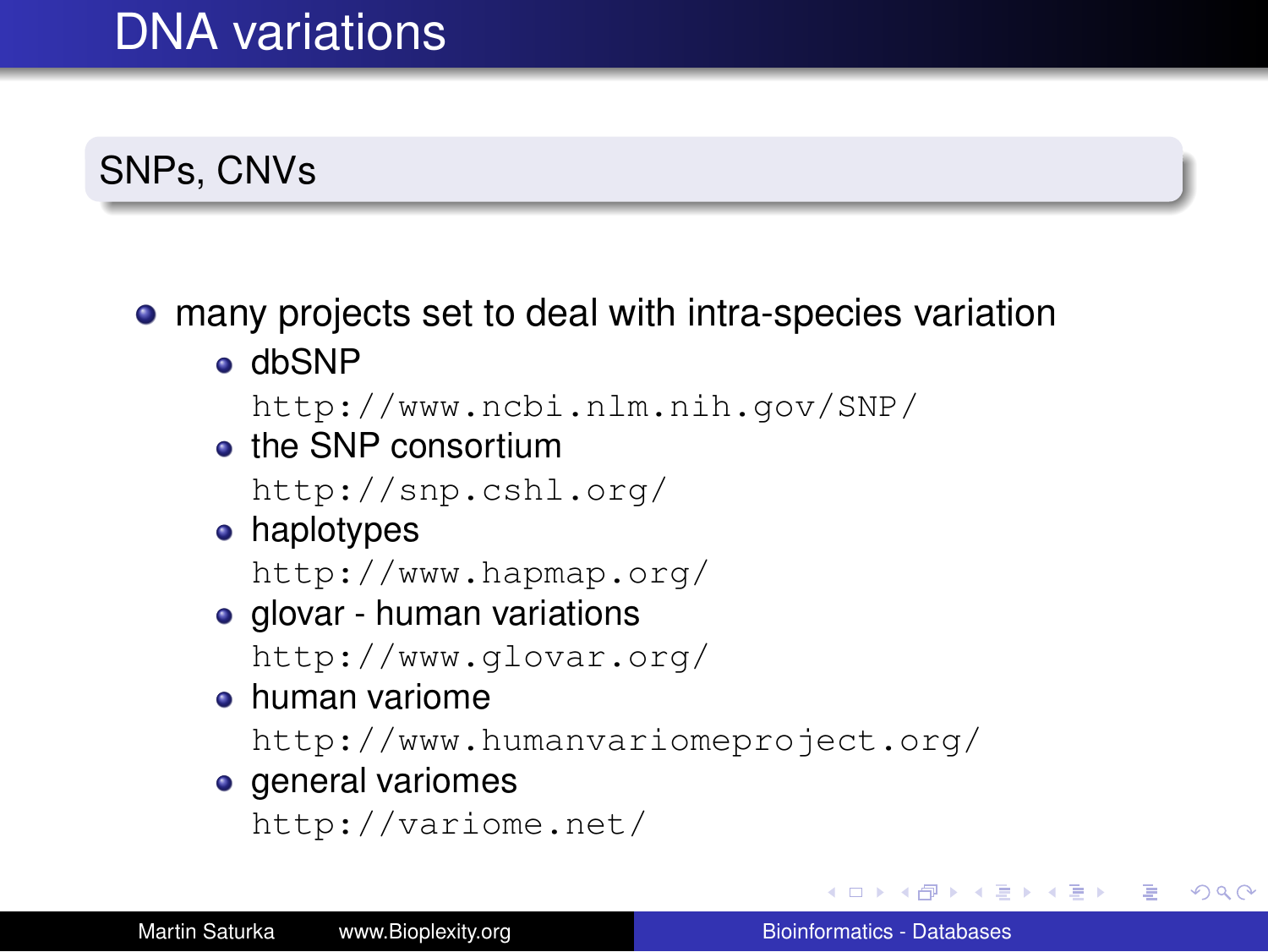## Gene prediction

open-source and on-line gene prediction

- Glimmer bacteria, archea, viruses
	- http://cbcb.umd.edu/software/glimmer/
- GlimmerHMM eukaryotic genes
	- http://cbcb.umd.edu/software/GlimmerHMM/
- GeneZilla (TIGRscan) eukaryotic genes
	- http://www.genezilla.org/
- GenScan human genes
	- http://genes.mit.edu/GENSCAN.html
- $\bullet$  software lists

http://www.genefinding.org/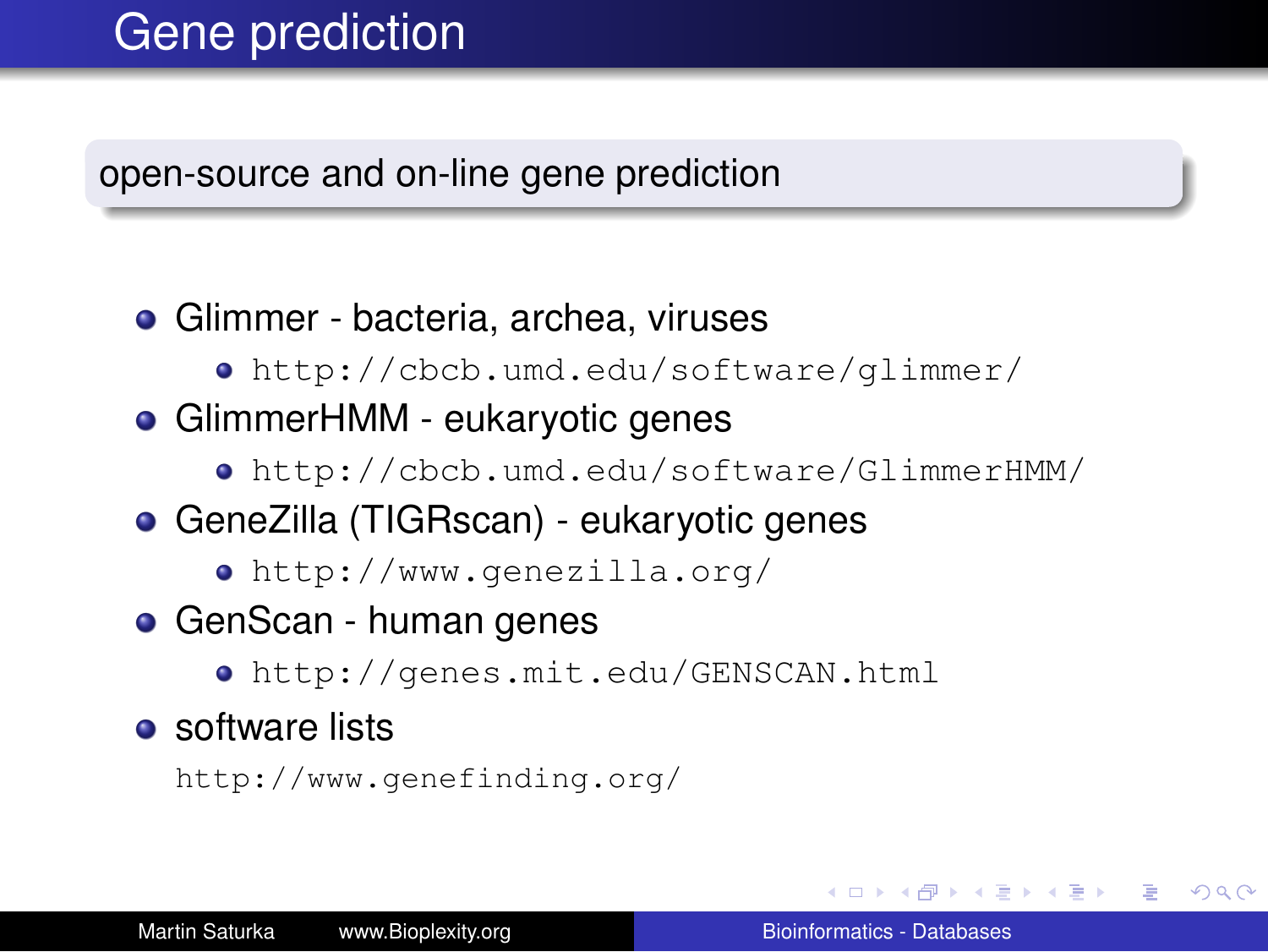## Nucleic structures

RNAs and 3D nucleic structural databases

- 3D structures of nucleic acids
	- RNABase

http://www.rnabase.org/

- NDB nucleic acids database http://ndbserver.rutgers.edu/
- SCOR structural classification of RNA http://scor.berkeley.edu/
	- RNA motifs, structures and interactions
- **o** other databases
	- Small RNA database

http://condor.bcm.tmc.edu/smallRNA/

• Noncoding RNA database

http://biobases.ibch.poznan.pl/ncRNA/

 $\langle \oplus \rangle$  >  $\langle \oplus \rangle$  >  $\langle \oplus \rangle$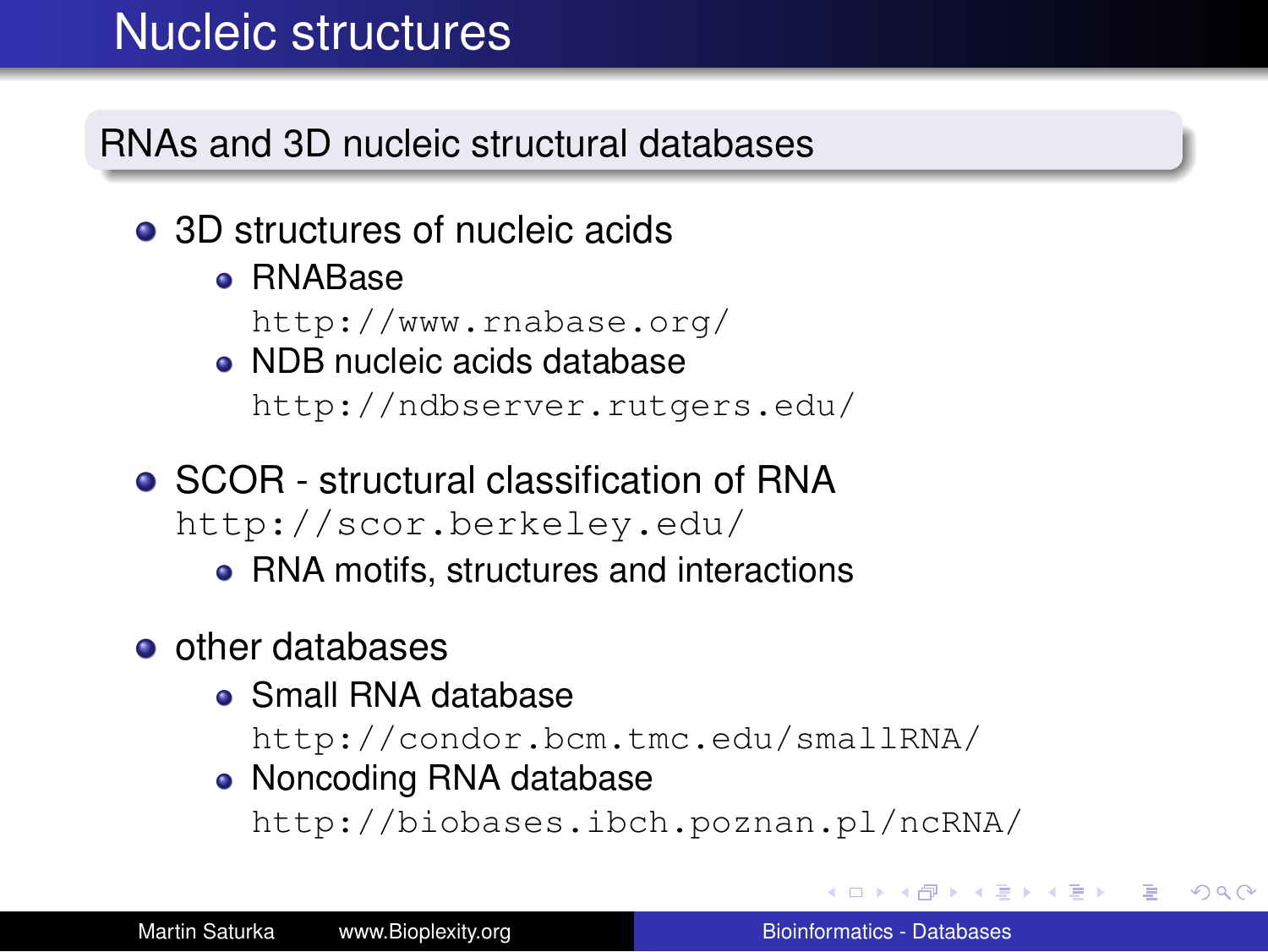## **Proteins**

protein structures

- 3D structures
	- RCSB http://www.rcsb.org/

#### **o** protein domains

- Expasy http://www.expasy.ch/
- UniProt http://www.uniprot.org/
- **o** structures
	- SCOP, CATH, FSSP, CASP, PFAM hierarchical classification

メミメメ ヨメー

B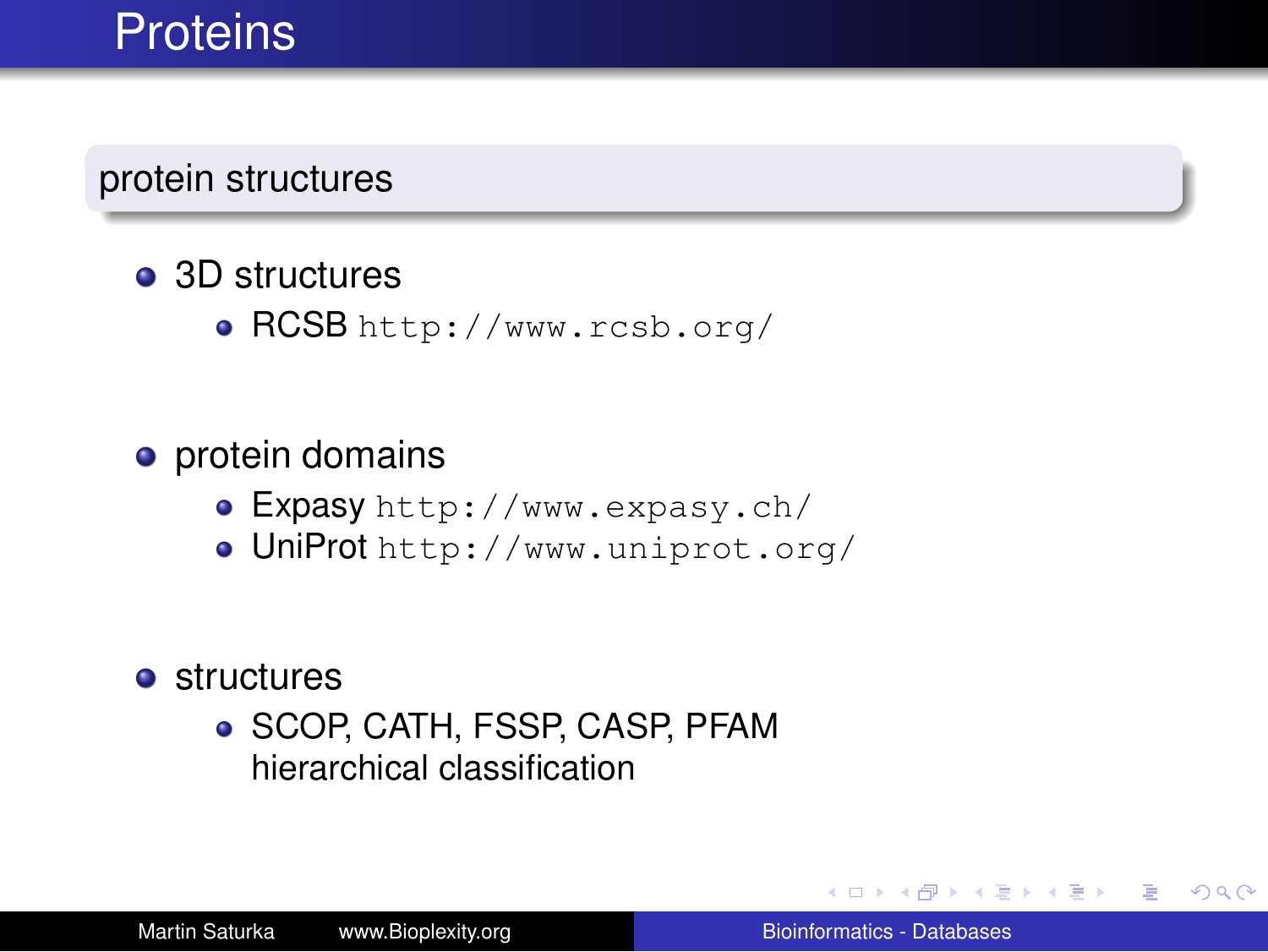## Protein families

systematics on protein structures

### SCOP http://scop.berkeley.edu/

- structural classification of proteins
- alpha, beta, alpha/beta, alpha+beta, ... superfamilies
- folds: cca 1000, superfamilies: cca 1500, families: cca 3000

### CATH http://www.cathdb.info/

- class  $(C)$ , architecture  $(A)$ , topology  $(T)$ , homologous superfamily (H)
- $\bullet$  cca 1400 families
- C: main secondary structure composition
- A: orientation of secondary structures
- T: folds with sec. structure connectivity
- H: similarity superfamilies

イロメ イ押 メイヨメ イヨメ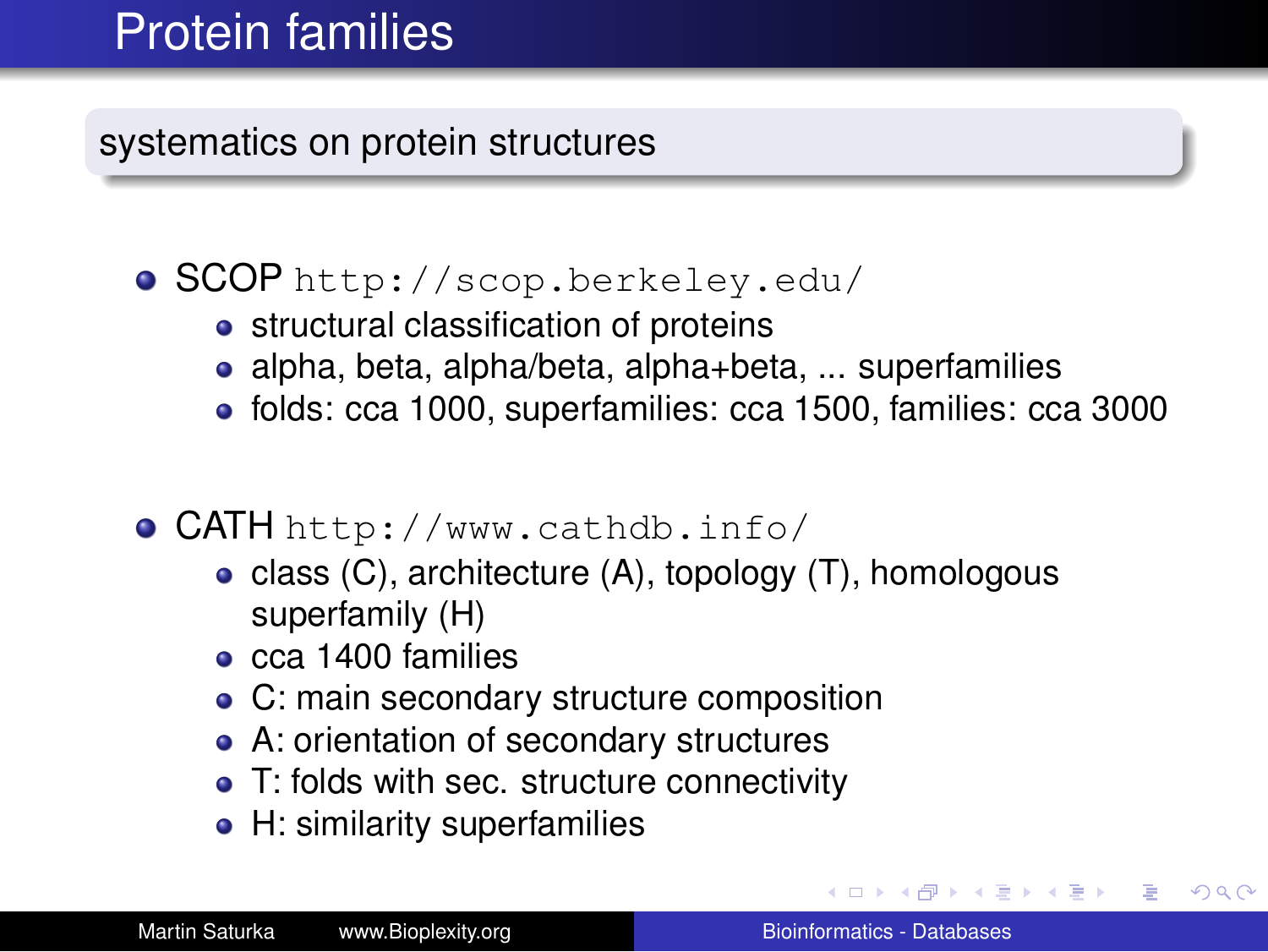

ExPASy (expert protein analysis system)

- UniProt the universal protein resource http://www.expasy.uniprot.org/
	- knowledgebase, reference clusters, archives
- **o** swissprot

http://www.expasy.ch/sprot/

- database of protein sequences together with annotations
- structure and function of proteins
- **o** prosite

http://www.expasy.ch/prosite/

• documentation on protein domains, folds, families

K 何 ▶ K ヨ ▶ K ヨ ▶ ..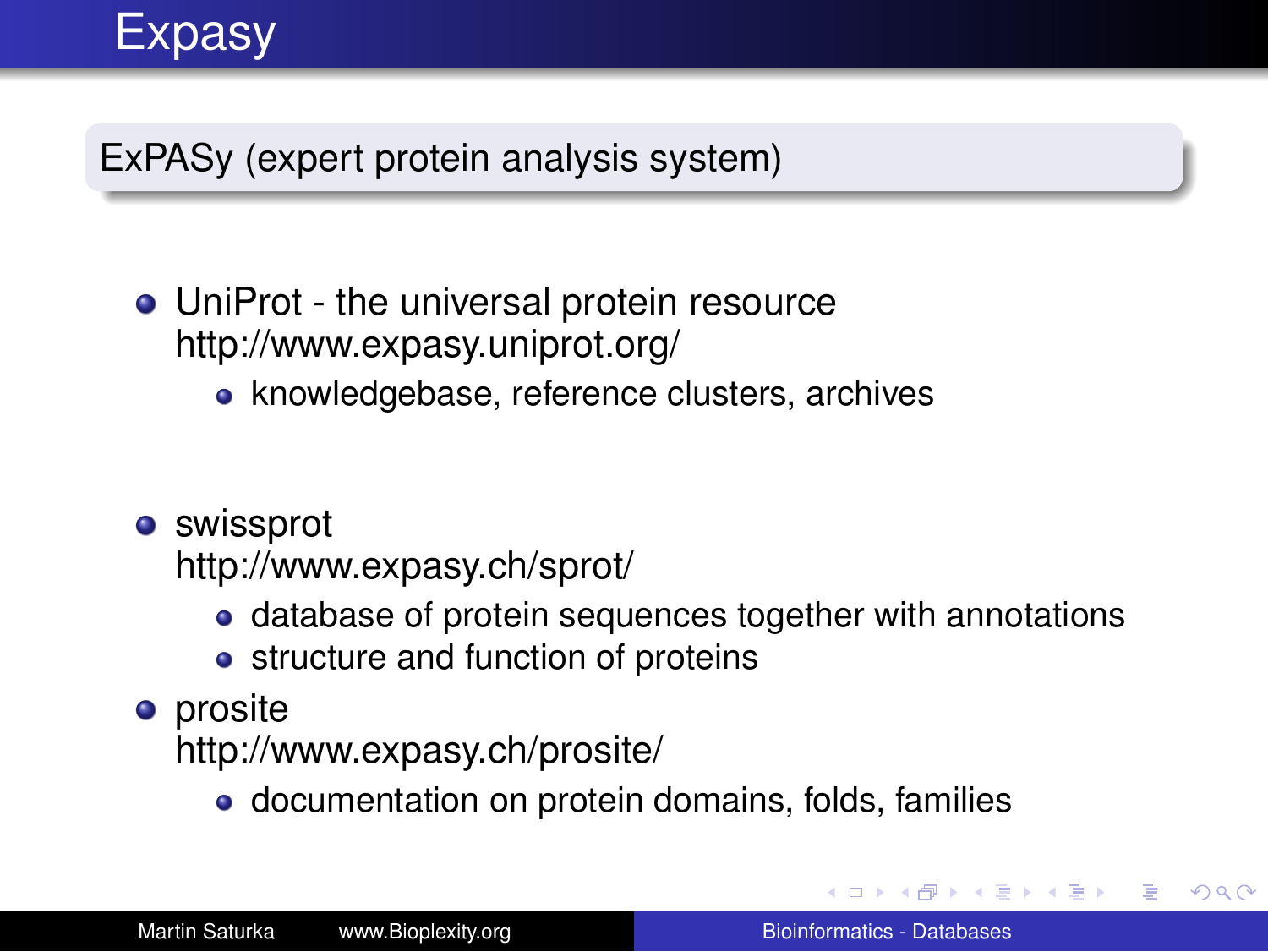# **Expressions**

expression microarrays repositories

- not a central repository
	- every institution wants to have a main microarray database
- some of the repositories
	- GEO gene expression omnibus http://www.ncbi.nlm.nih.gov/geo/
	- Stanford microarray database http://genome-www.stanford.edu/
	- Broad (MIT/Harvard) institute http://www.broad.mit.edu/tools/data.html
	- EBI ArrayExpress http://www.ebi.ac.uk/arrayexpress/
	- ChipDB http://staffa.wi.mit.edu/chipdb/public/

す画→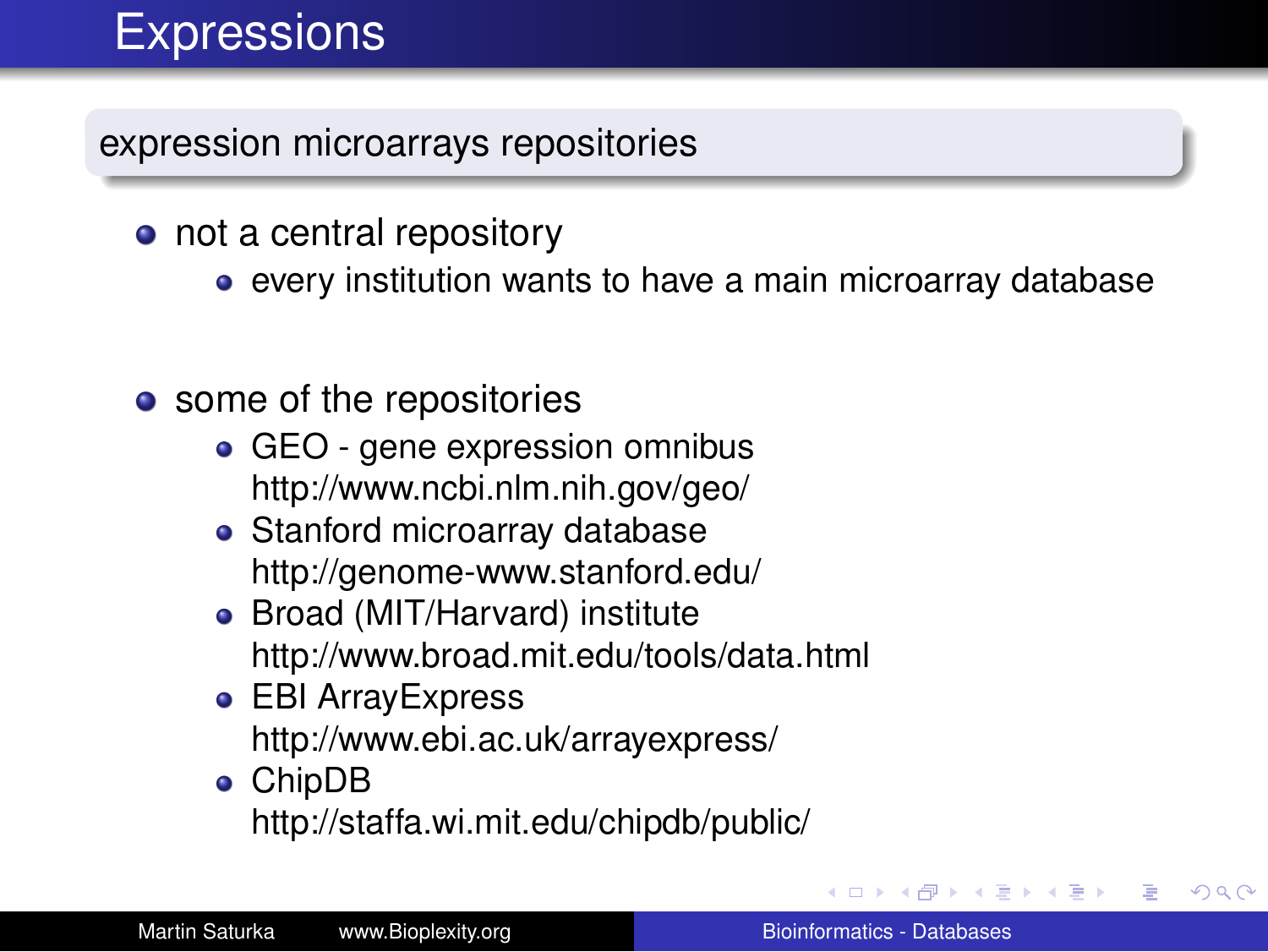## Expression atlases

- **expression mapping projects** 
	- BrainAtlas (mouse oriented) http://www.brainatlas.org/ http://www.brain-map.org/
	- RAD RNA abundance database http://www.cbil.upenn.edu/RAD3/
	- BodyMap http://bodymap.ims.u-tokyo.ac.jp/
	- GNF gene expression atlas http://expression.gnf.org/
	- 3D developmental gene expression http://www.univie.ac.at/GeneEMAC/
	- **•** TissueInfo

http://pbtest.med.cornell.edu/services/tissueinfo/query

### **e** relational schema

• GUS - genomics unified schema http://www.gusdb.org/

イロト イ団ト イヨト イヨト

<span id="page-13-0"></span>B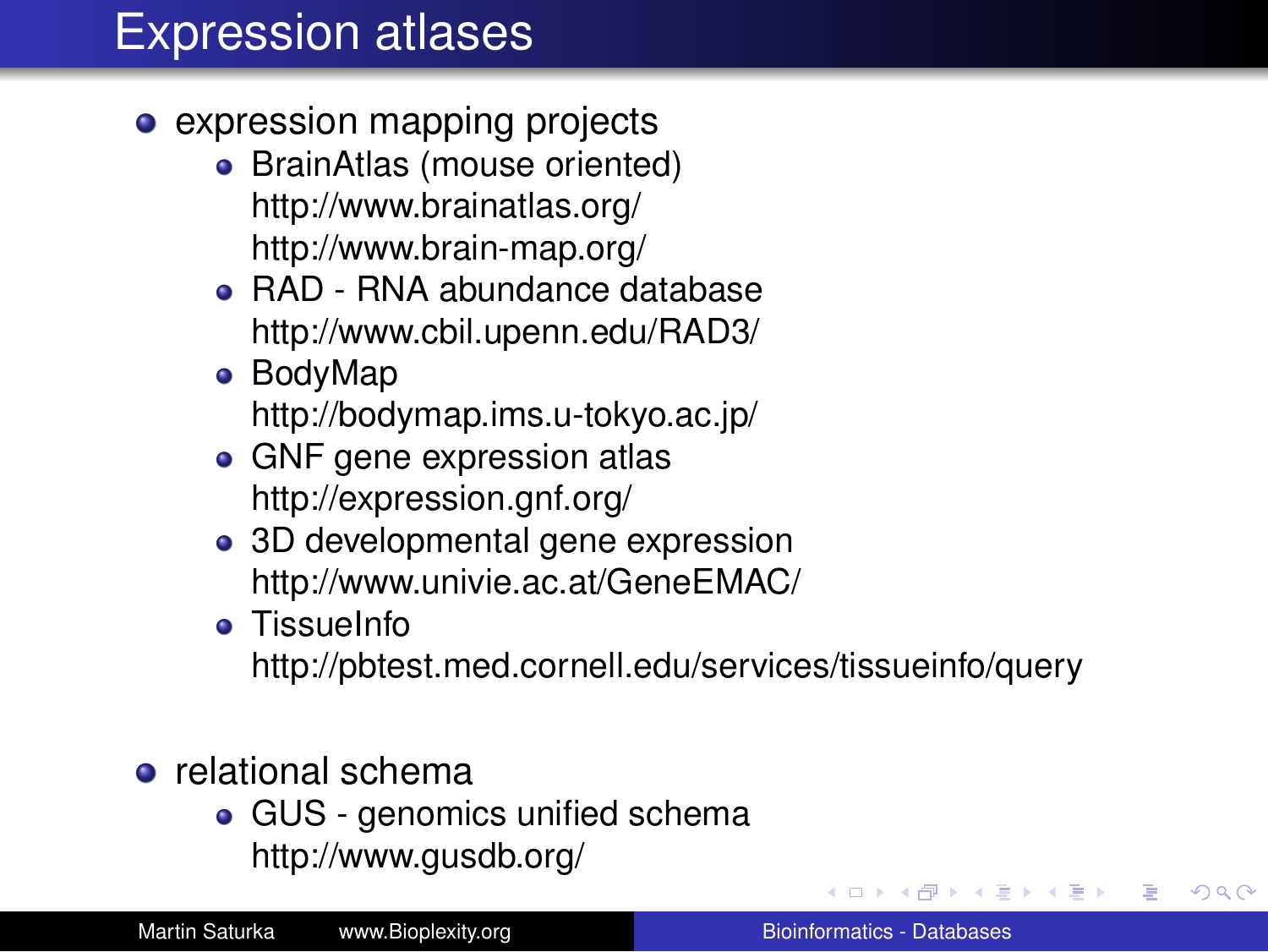# **Ontology**

### overall description of bio-systems

### **• Gene Ontology**

- http://www.geneontology.org/
- description of gene products for various databases
- the main bio-ontology project

### **• Gene Cards**

- http://www.genecards.org/
- human genes information / ontology database
- one of the first ontology projects

### **• KEGG**

- http://www.geneobjects.org/
- Kyoto encyclopedia of genes and genomes
- <span id="page-14-0"></span>mainly known for molecular interacti[on](#page-13-0) [pa](#page-15-0)[th](#page-13-0)[w](#page-14-0)[a](#page-15-0)[ys](#page-0-0)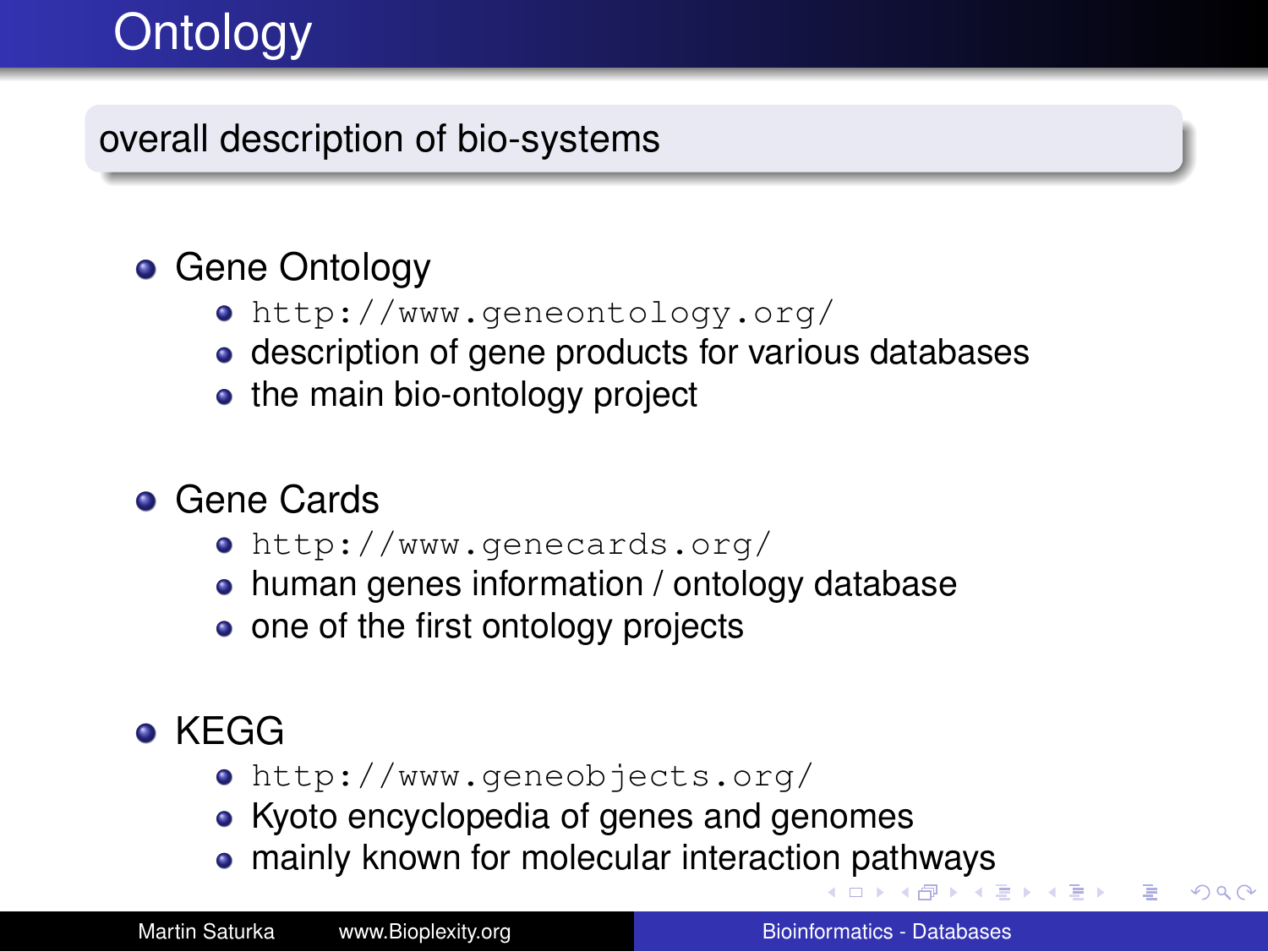# **Organisms**

sites dedicated to particular model organisms

- o the sites:
	- the generic model organism database project http://www.gmod.org/
	- Escherichia coli http://ecocyc.org/
	- Saccharomyces cerevisiae http://www.yeastgenome.org/
	- Arabidopsis thaliana http://www.arabidopsis.org
	- Drosophila melanogaster http://www.flybase.org/ http://www.fruitfly.org/
	- Caenorhabditis elegans http://www.wormbase.org/
	- Danio rerio http://zfin.org/
	- Mus musculus http://www.informatics.jax.org/
	- Rattus sp. http://rgd.mcw.edu/

あんする トー

<span id="page-15-0"></span>B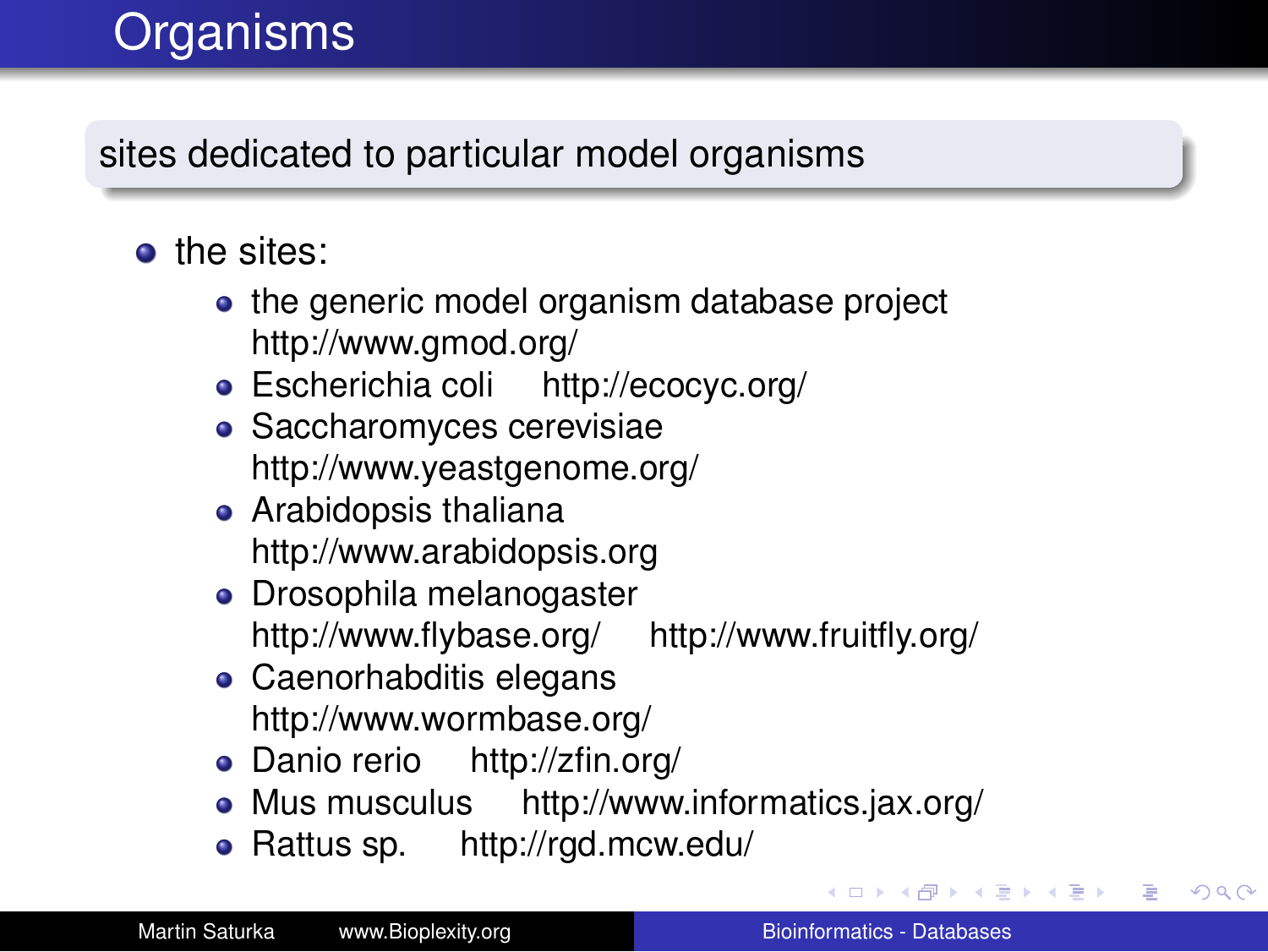European bioinformatics institute

EBI http://www.ebi.ac.uk/

• part of EMBL http://www.embl.org/

### EBI databses

- **EMBL nucleotide database** http://www.ebi.ac.uk/embl/
- UniProt (together with Expasy and PIR)
- **•** ArrayExpress

http://www.ebi.ac.uk/arrayexpress/ public repository for microarray data

### **e** Ensembl

http://www.ensembl.org/ genomes and annotation for metazoa

メラメメラト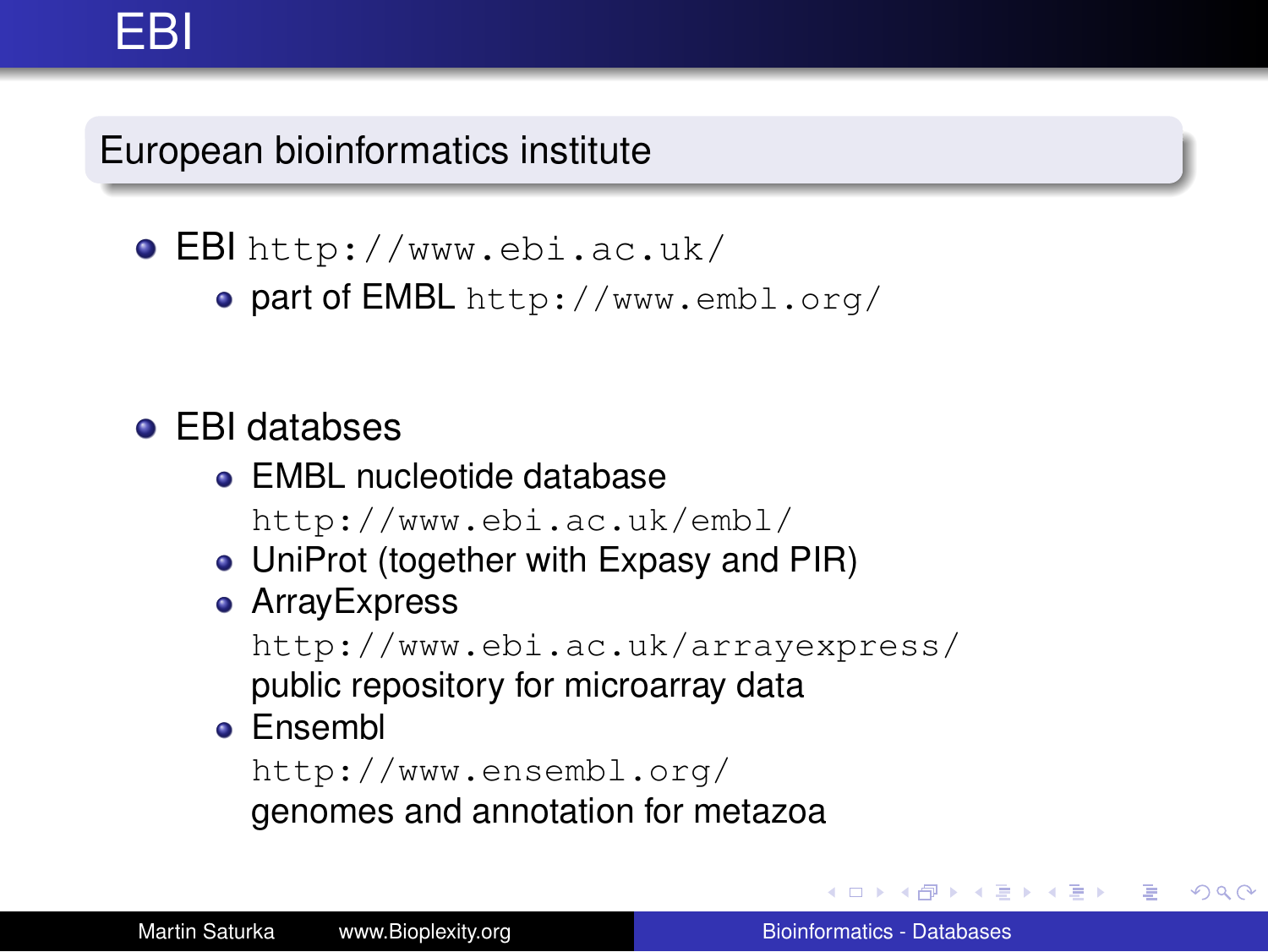## **NCBI**

### National center for biotechnology information

#### http://www.ncbi.nlm.nih.gov/

- **•** the main bioinformatics institute / web site
- **o** databases and services
	- sequence databases GenBank, ESTs, SNPs, etc.
	- PubMed literature database
	- **•** Entrez

```
http://www.ncbi.nlm.nih.gov/entrez/
```
retrieval system connecting together plethora of databases including PubMed, genomes, ontologies

- Blast the search engine, OMIM, etc.
- Science primer

http://www.ncbi.nlm.nih.gov/About/primer/ introductions into molecular biology and bioinformatics

イロト イ団ト イヨト イヨト

B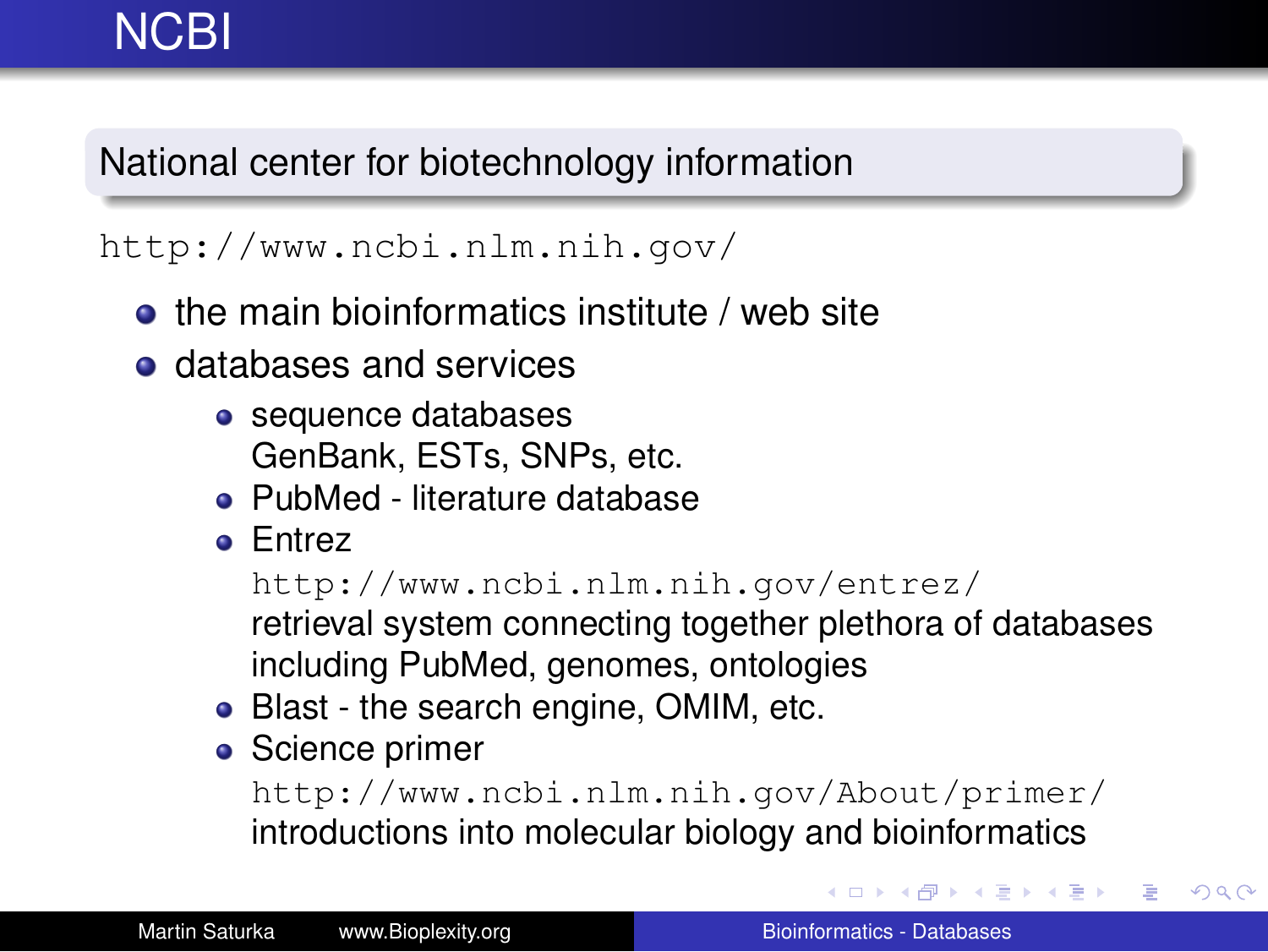## **Blast**

### Blast - basic local alignment search tool

#### http://www.ncbi.nlm.nih.gov/BLAST/

- two examples
	- **blast** nucleotide blastn (for short queries) ATCAGTGTAGTCATCGATACCGTAGTCA
		- short random sequence
	- **o** results

nothing significant, use mouse sequence gi 83999722

- **•** display graph
- **genomes** human megablast (for related sequences) GACACCTTCTCTCCTCCCAGATTCCAGTAACTCCCAATCTTCTCTCTGCAG
	- part of an immunoglobulin sequence
- **•** results

two very significant matches, use ref NT 026437.11

• click on IGHG1 for information click on 'blue box' to zoom in 8x

イ押 トメミ メスミメーミー

 $2990$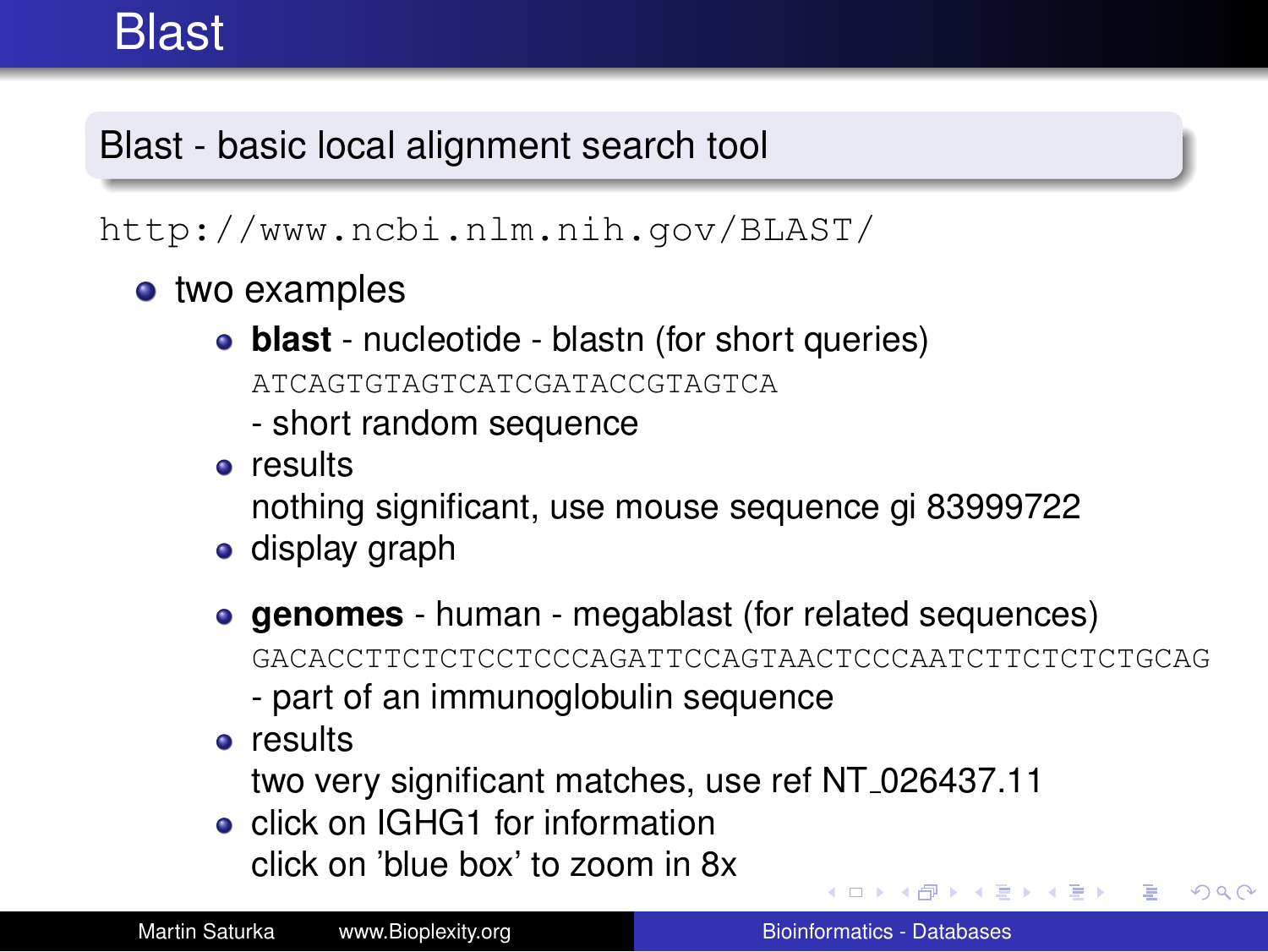## Perl

#### standard language for biosequences

### • Perl scripting

- o pros:
	- for fast access to various configuration and log files
	- suitable for short to middle programs on structured data
	- huge amount of packages for varius database systems, datastructures, including formats of biological data and connections to biological databases
	- regularily used for parsing datafiles and program outputs in common daily bioinformatics
- cons:
	- usually hard to read and sustain scripts
	- object oriented approach rather rudimentary

 $\rightarrow$  3  $\pm$  3  $\rightarrow$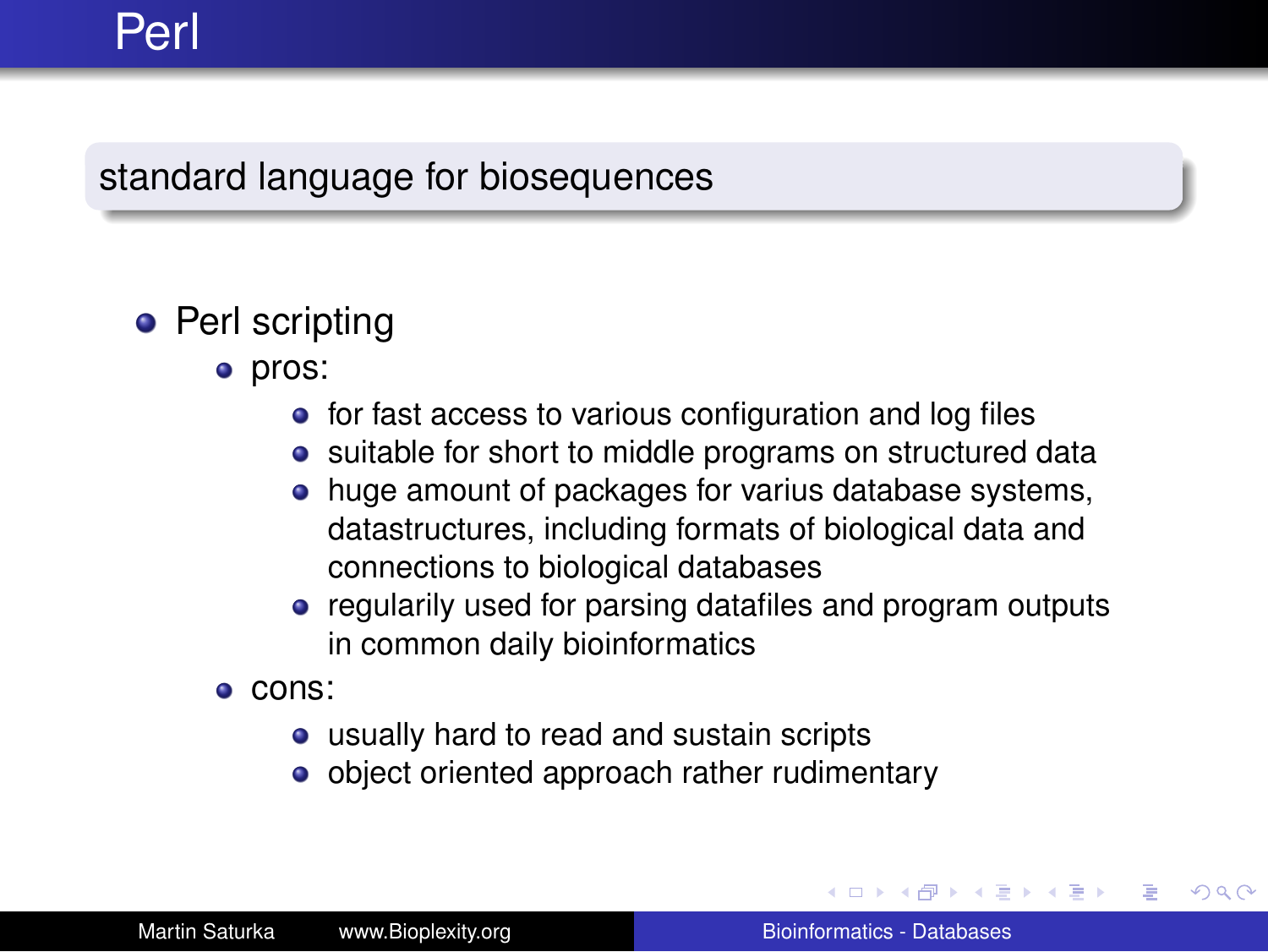## Perl basics

### simple perl scripting

#### • example.pl

#/usr/bin/env perl use strict; use warnings;

```
my $var01 = "GATTACA";$var01 =^* s/T/U/q;print substr (reverse($var01), 1, 4), "\n"; # CAUU
```

```
my \texttt{darray} = (3.14, "Pi");my \text{hash01} = (\text{value} \text{ =} > 3.14, \text{ "symbol" =} > \text{ 'Pi"});
print $hash01{'''symb01''}, "n" if 3.14 == $array01[0];
```
KOD KAP KED KED E YA G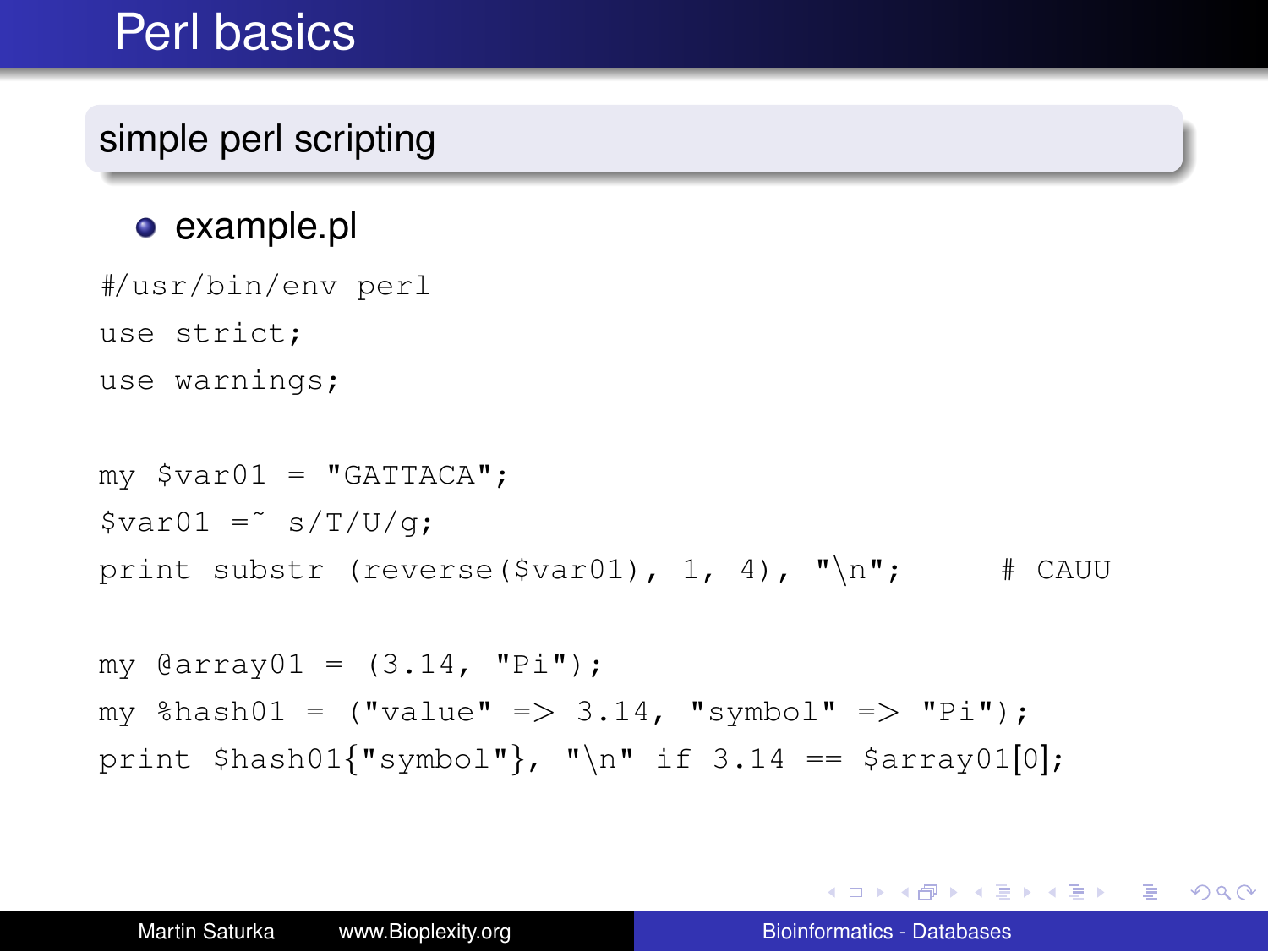## **BioPerl**

### modules for sequence-based work in bioinformatics

#### **o** modules

- core, run, dbi packages
	- main parser, standard bio filetypes
	- wrapper around variety bioinformatics tools
	- connecting to biological databases
- microarray package
	- manipulation of microarray formats (preliminary)
- $\bullet$  other packages
	- **•** for linkage studies, C extensions for align algorithms, etc.
- usage
	- use Bio::Perl;

イロト イ押 トイヨ トイヨ トー

÷.  $QQ$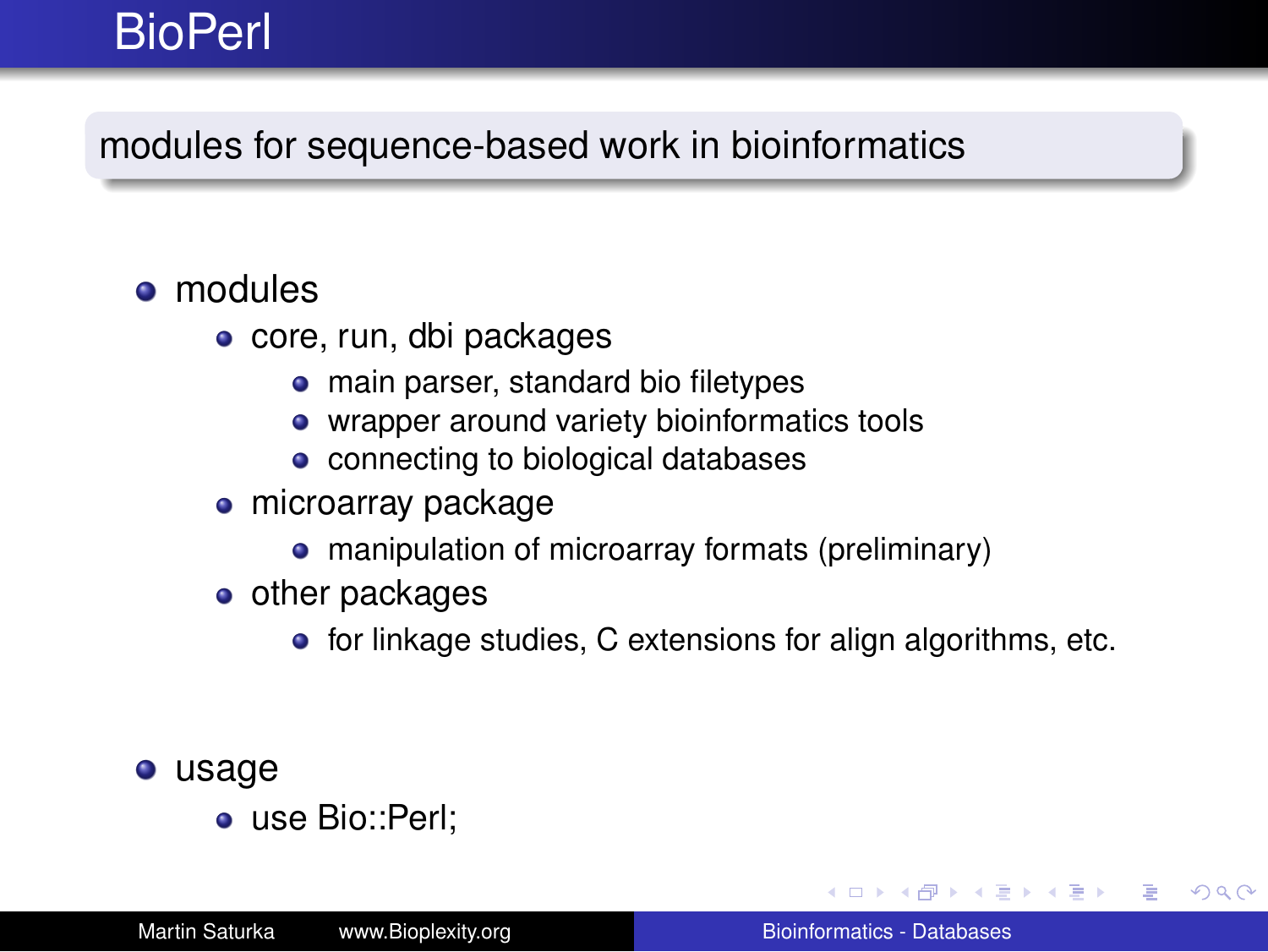## Filetype conversion

#### • converter

- read a given file 'file.seq'
- takes sequence and writes it in fasta format

```
#/usr/bin/env perl
use strict;
use warnings;
use Bio::Perl;
```

```
my $in = Bio::SeqIO->new(-file => "file.seq" ,
'-format' => 'GenBank');
my $out = Bio::SeqIO->new(-file => ">file.fa" ,
'-format' => 'Fasta');
```

```
my $seq = $in->next\_seq();
$out->write seq($seq);
```
KOD KAP KED KED E YA G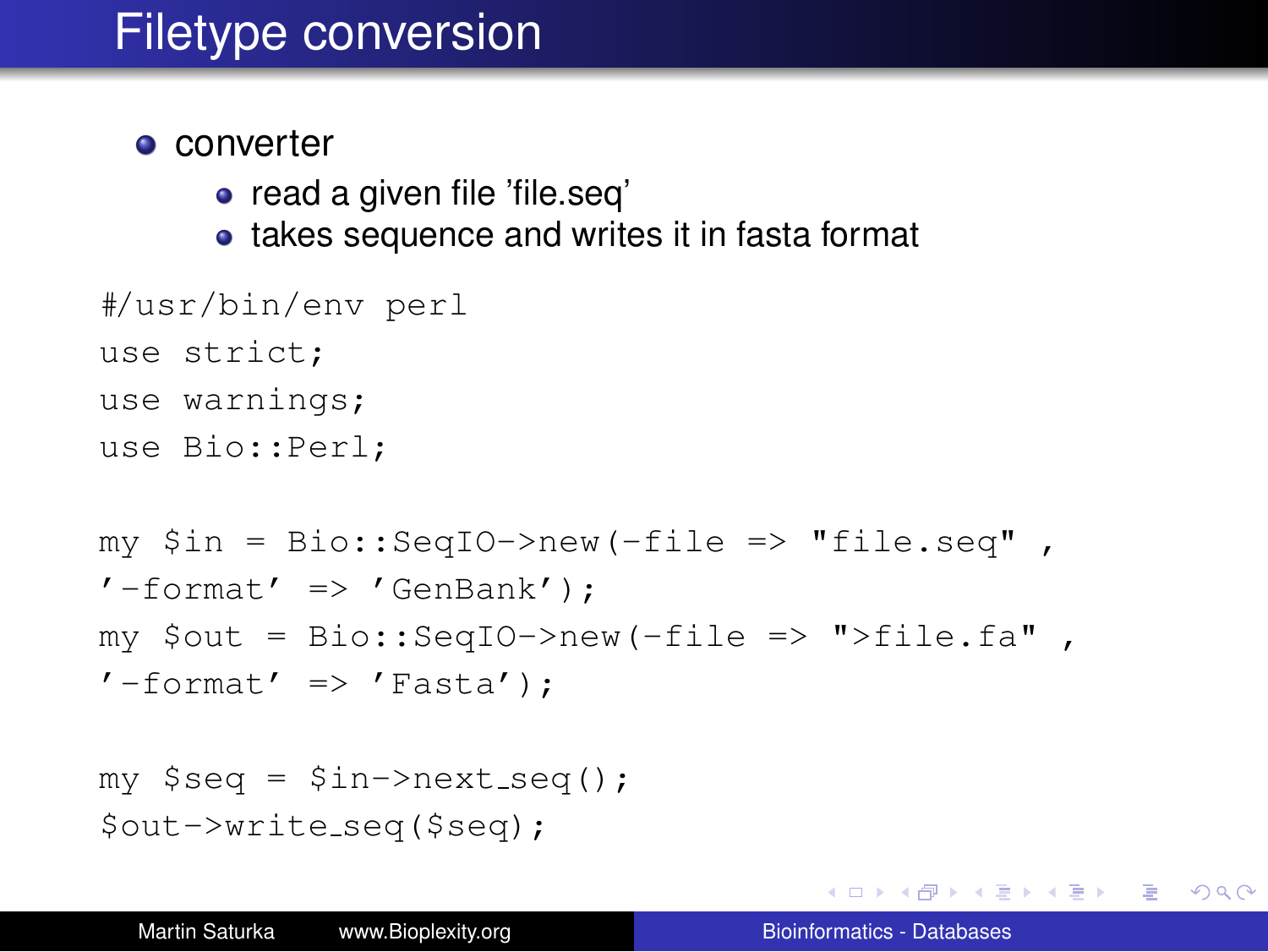## Sequence retrieval

- example on sequence files
	- takes sequence of human protein il9r
	- makes blast request and write the results

```
#/usr/bin/env perl
use strict;
use warnings;
```

```
use Bio::Perl;
```

```
my $seq-obj = qet-sequence('qenbank', "il9r_human");write_sequence(">il9r.fasta",'fasta',$seq_obj);
```

```
my $blast-result = blast-sequence(Sseq-obi);write_blast(">il9r.blast", $blast_result);
```
K 何 ▶ K ヨ ▶ K ヨ ▶ ...

ほい  $2Q$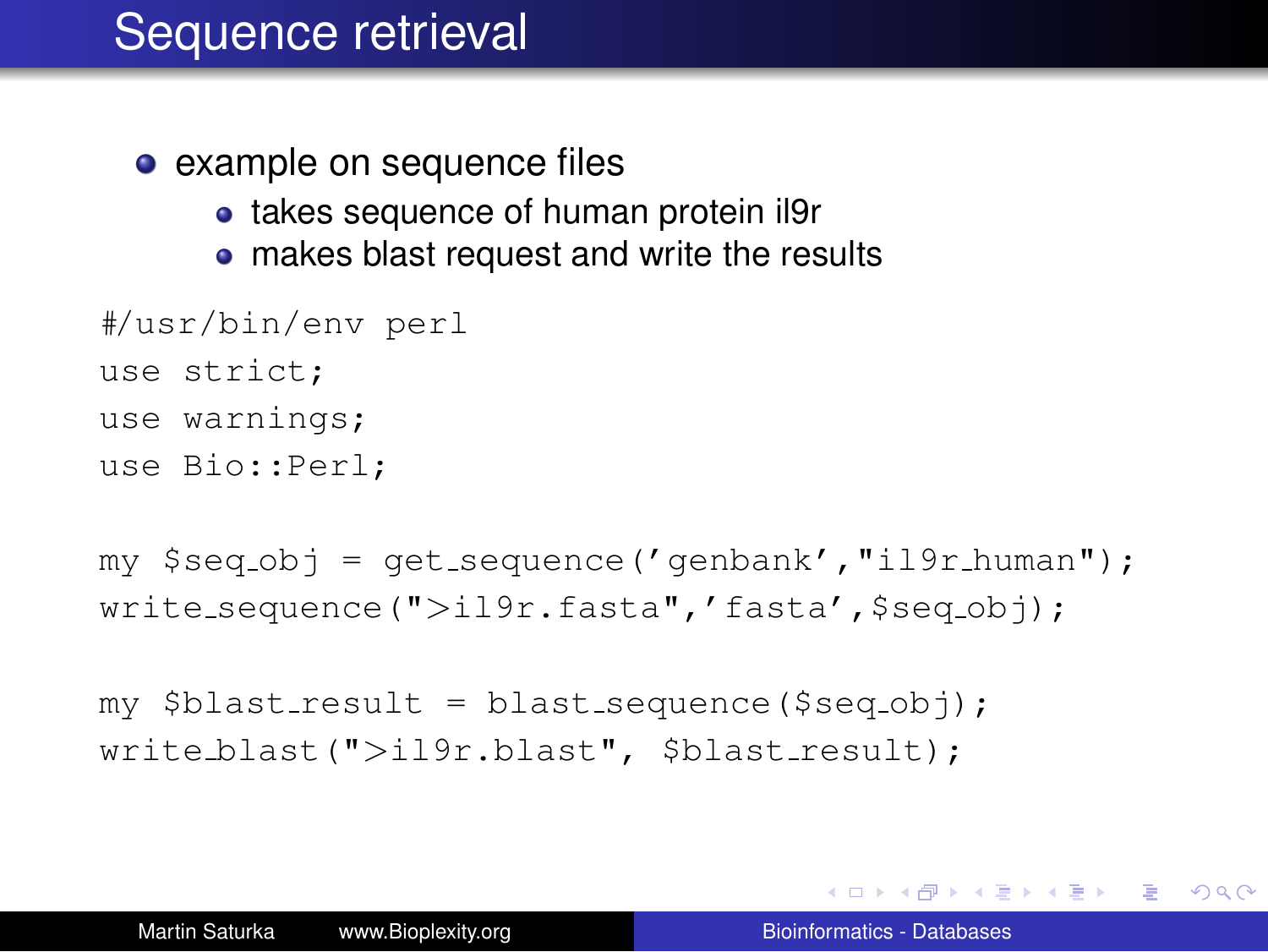## Human gene IDs extraction

```
#/usr/bin/env perl
use strict: #use with <gene2refseq
use warnings;
use Bio::Perl;
my @cols = (1, 2, 7, 9, 10);
my $colllast = 11;my $done = 0;
while (<STDIN>) {
  my @line = split \sqrt{s+1}, $.
. if ("9606" eq $line[0]) {
    $line[2] = lc $line[2];. next if $done >= $line[1];
     . foreach my $col (@cols) {
      print STDOUT $line[$col], " ";}
. print STDOUT $line[$col_last], "\n";
}}
```
KAD > KE > KE > E + 990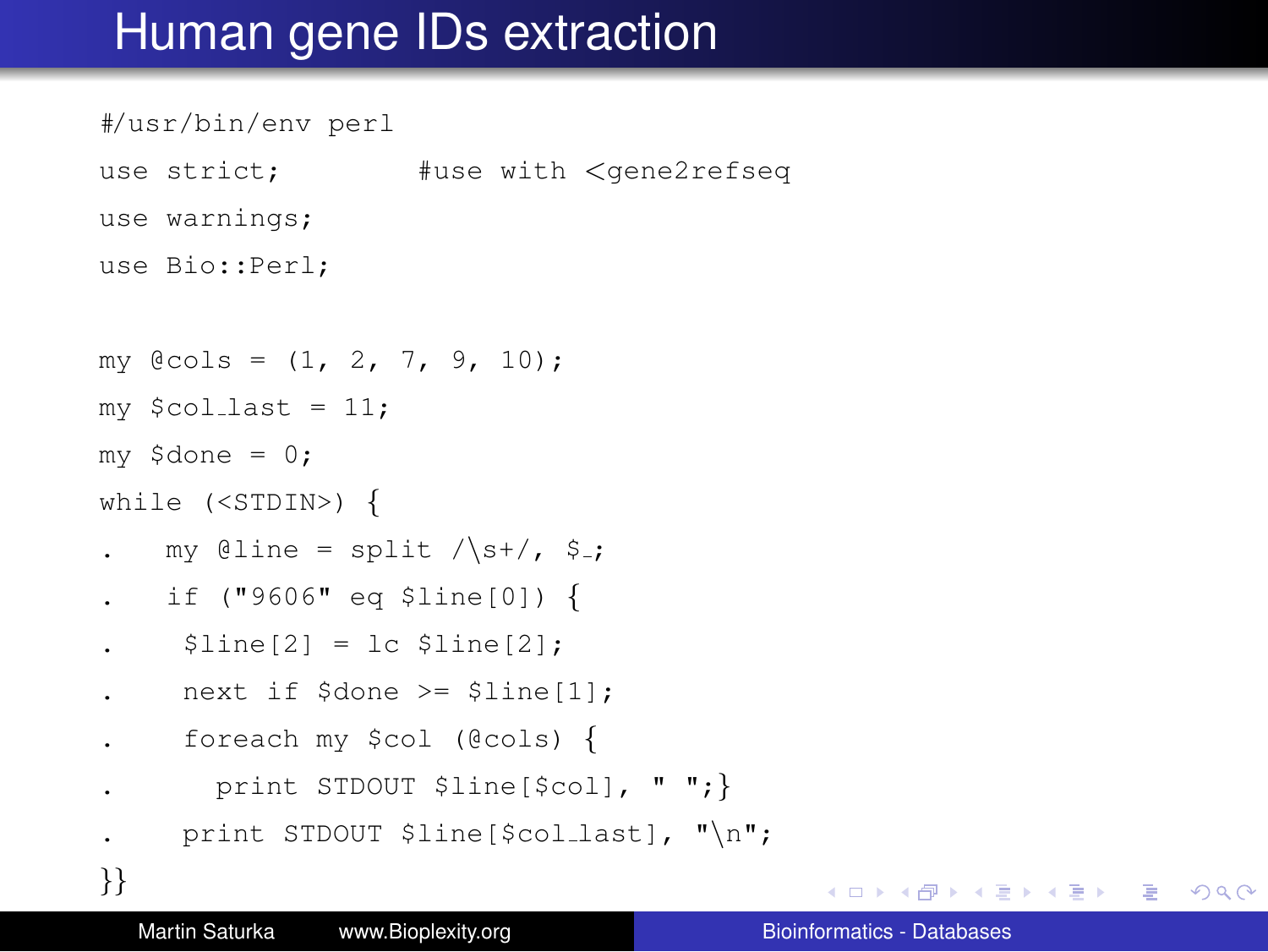## Data structures

data storage for running programs

- one / several long sequences
	- simple string (array of chars)
	- not to put it into composite structures
		- long time to access a packed string
- sets of all oligonucleotides
	- nucleotides  $\rightarrow$  numbers 0...3
	- standard array as a lookup table for the oligos
		- **•** fast access to each cell
- table of gene ids gaps between ids
	- hash (i.e. associative array)
	- scripting languages with suitable hash data structures

4 重っ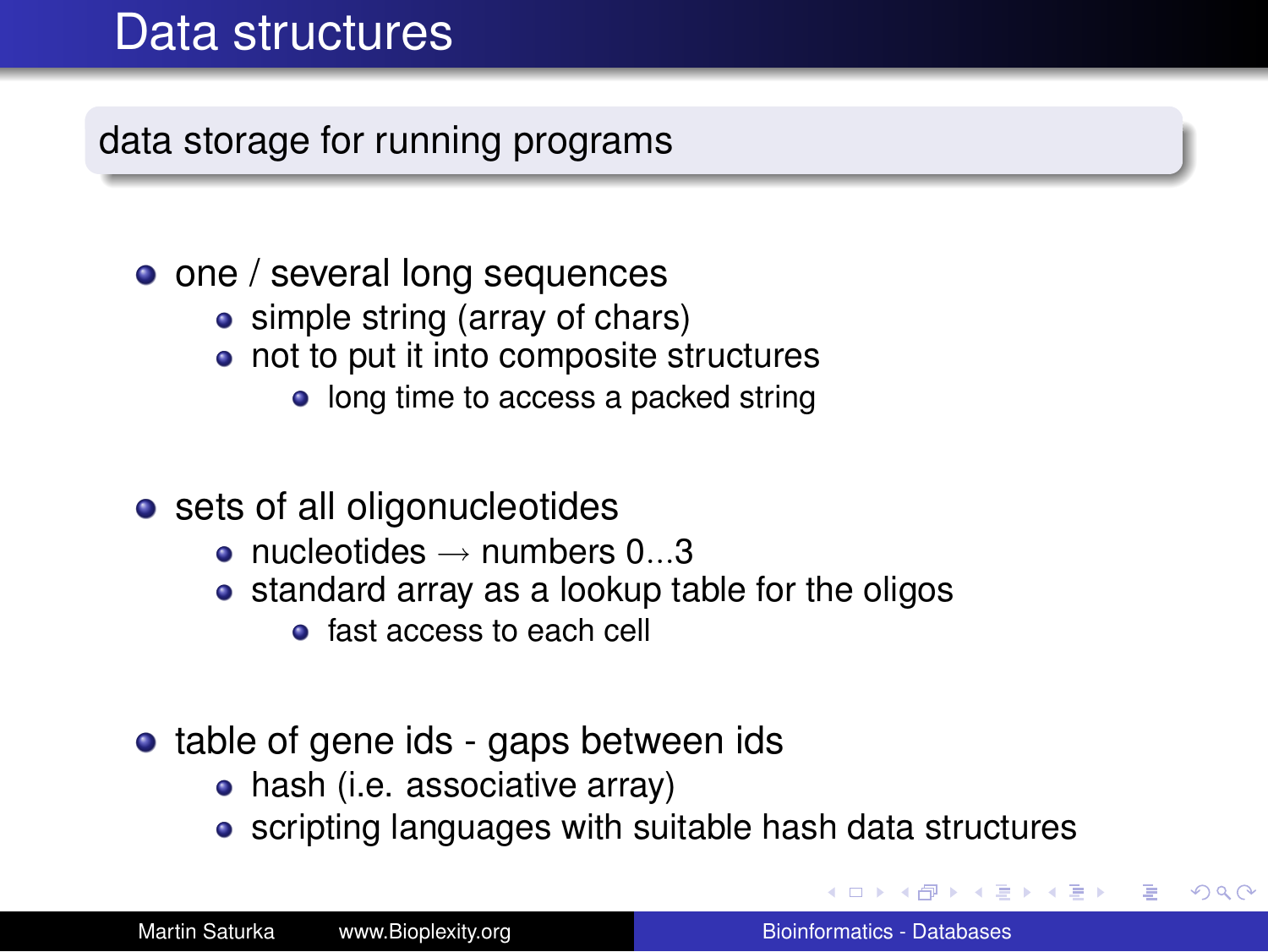#### how to solve problems with constraints

### • kind of logic programming

- declarative programming
	- specify what to do, not how to do it
- a logic program with constraint specifications
	- setting relations between data
- specific methods for constraint satisfaction
	- many general solutions but few of them obey the constraints
- mostly combinatorial problems
	- not the technics for general optimizations

 $\Omega$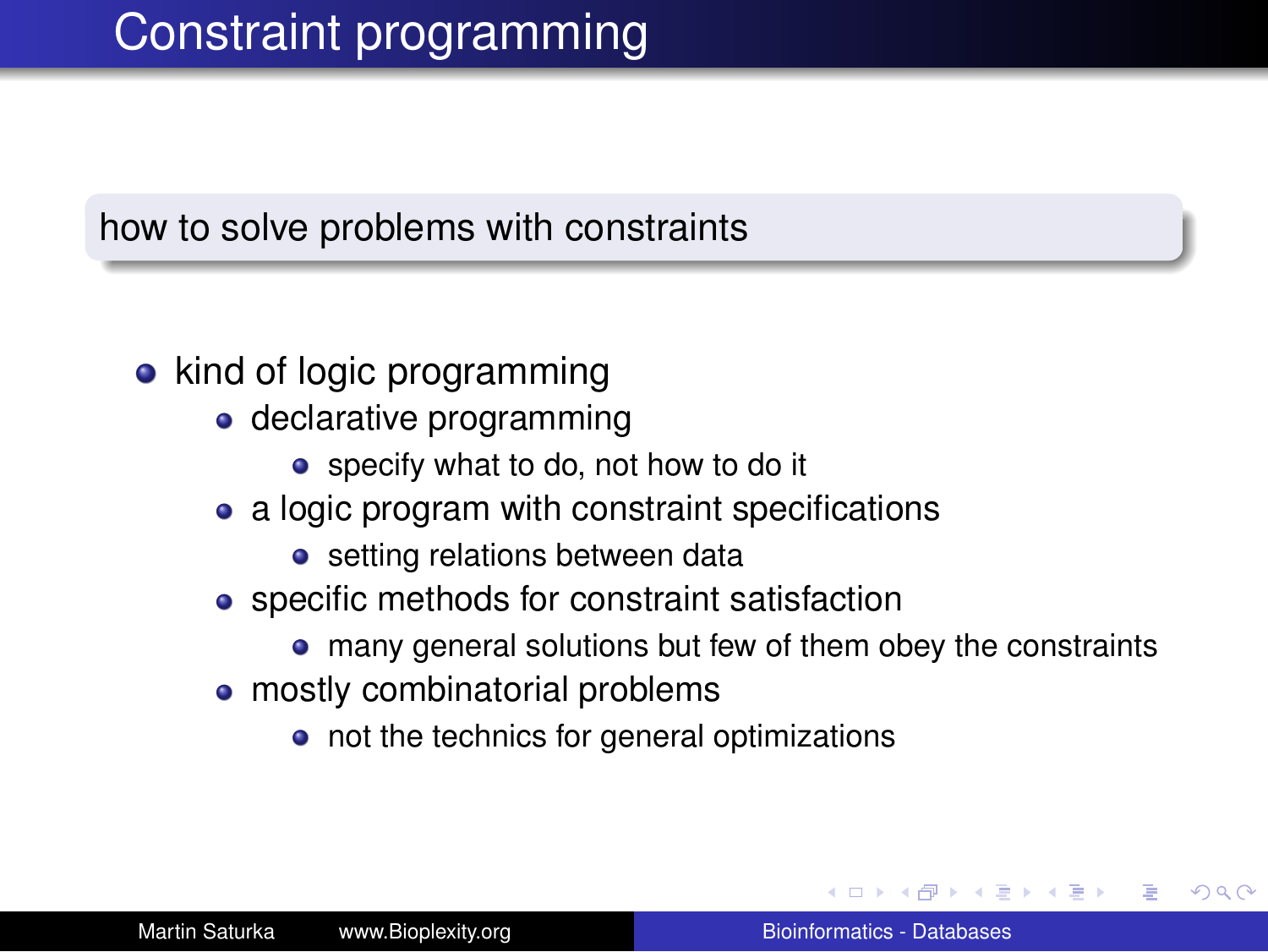#### search while consistent

#### **o** depth-first search

- better than starting paths if most of them false
- back-tracking rather ineffective, to avoid it
- $\bullet$  efficiency with filtering out the wrong paths
- **•** filter ahead
	- set as unaccessible all the recognised wrong paths
	- **.** lesser ways for other (backtracked) search attempts
	- data reduction for a final exhaustive search

 $290$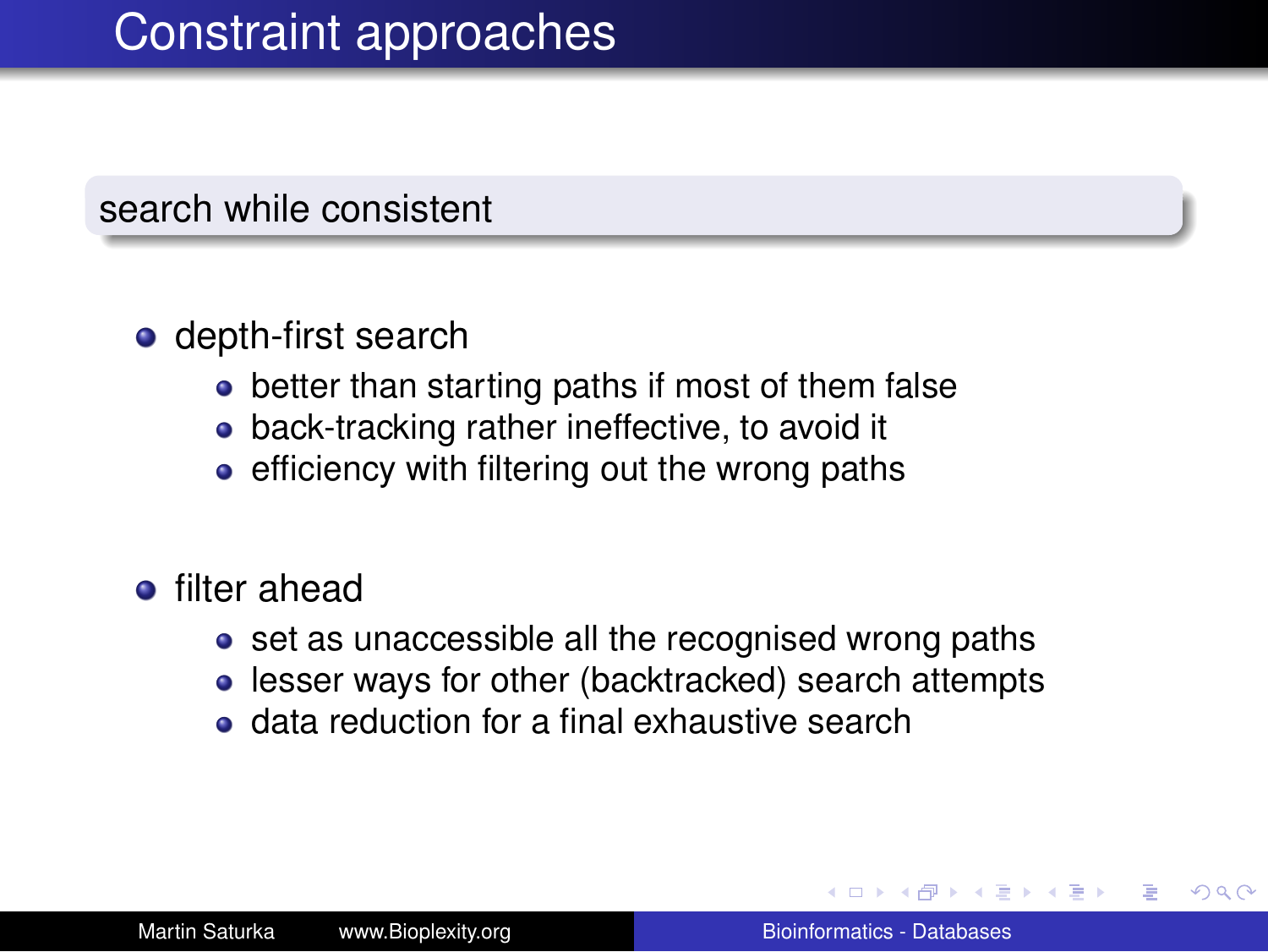## Chess board example





- the second attempt leads to the searched result
	- much faster than the search-backtrack approach

÷.

ヨメ メヨメー

 $2990$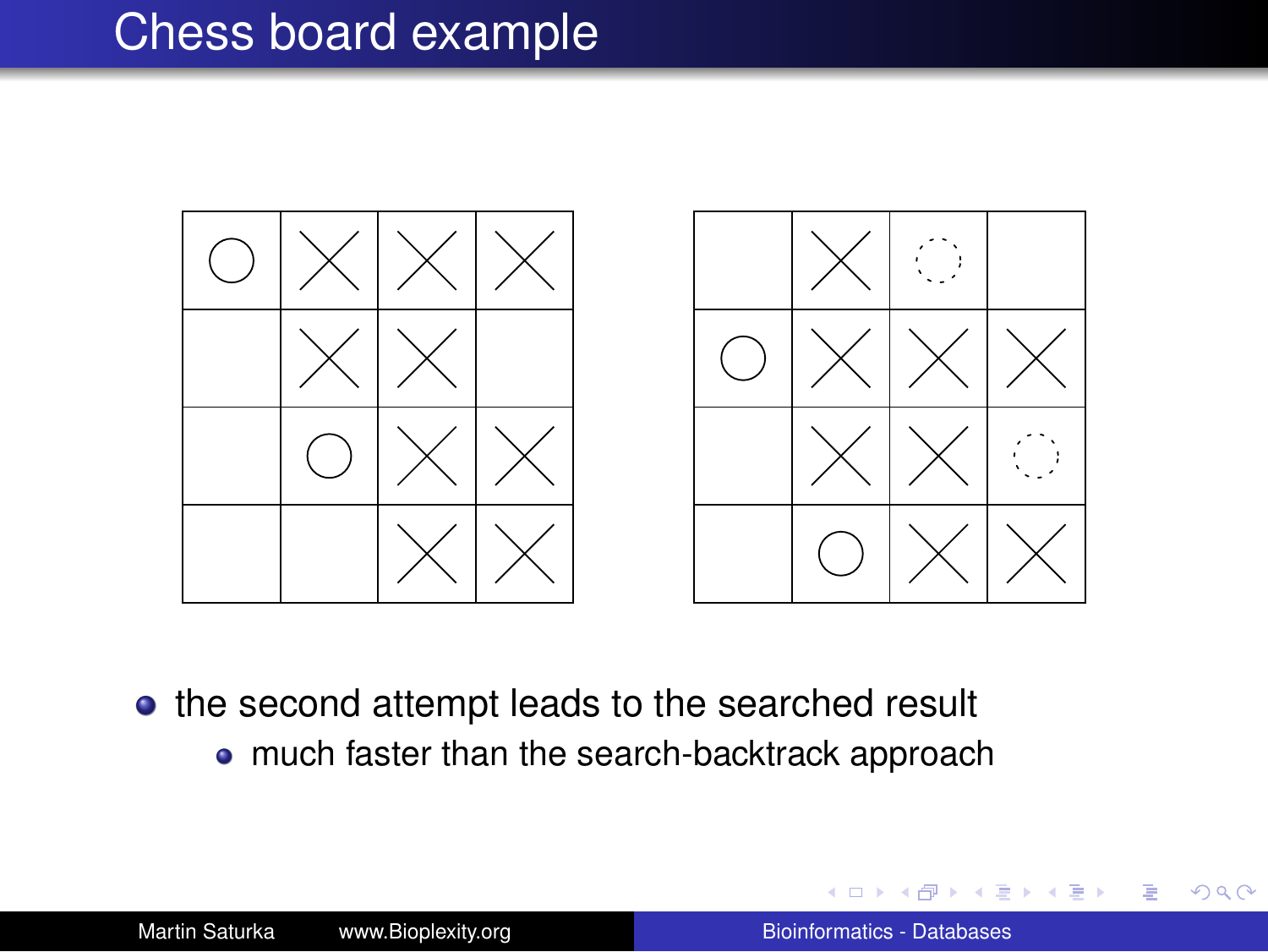## Constraints in bioinformatics

### problems accessible for CP

#### • where (not) to use CP

- sequence alignment no
	- all of the alignments allowed
	- o optimization case, not for the constraint programming
- clustering, classification no
	- many possible ways
	- o optimization case, not for the constraint programming
- sequence assembly not exactly
	- while based on constraints, not a global filtering
- higher structure prediction yes
	- suitable connections of short sequences required
- RNA gene prediction yes
	- specific sequence characteristics required

イロト イ押 トイヨ トイヨ トー

B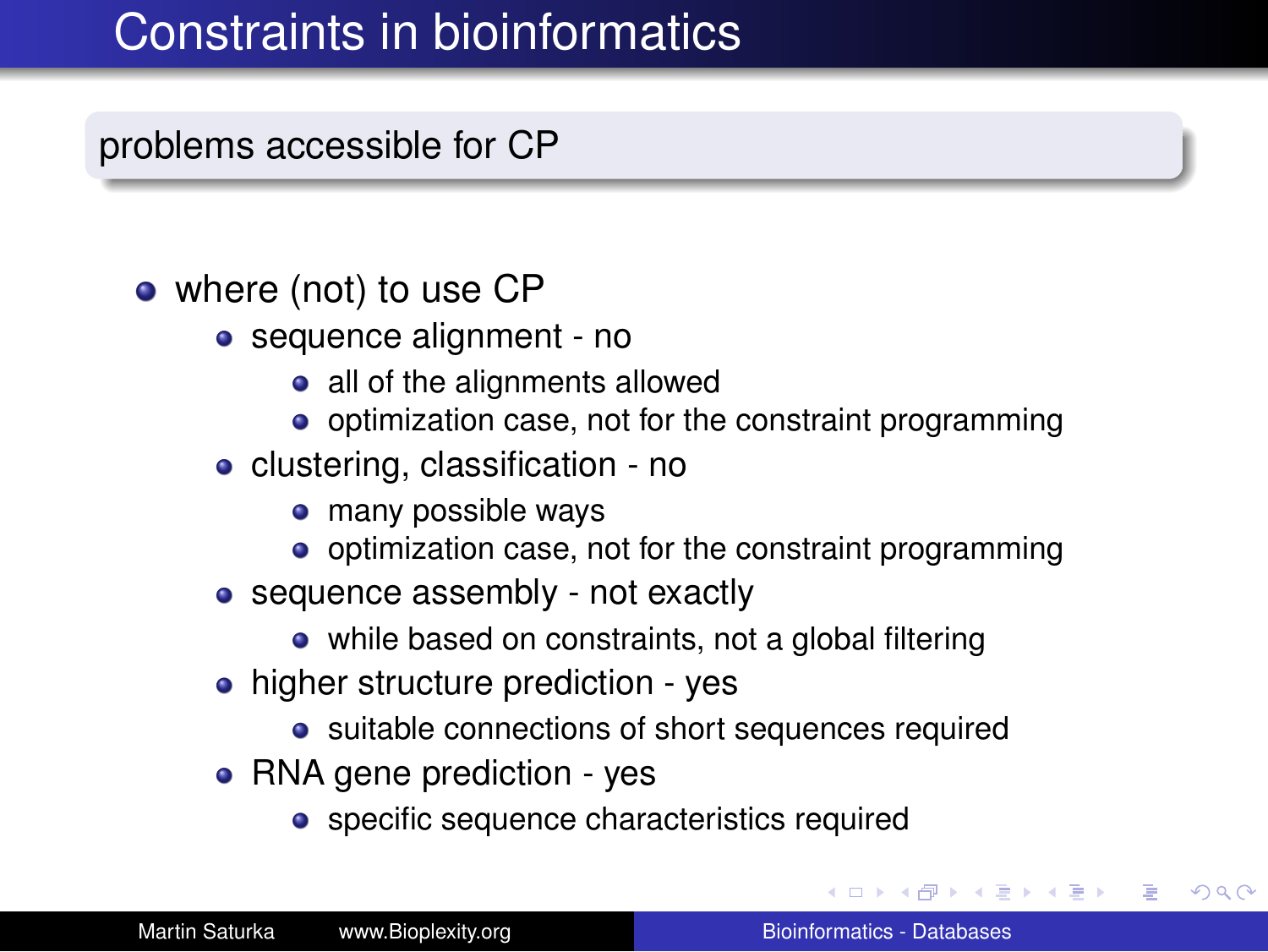#### filtering as CP examples

#### • non-coding RNA prediction

- each RNA gene contain base-paired sequences
- complementary sequences with a limited separation
- (7nt, 70nt)-stack used in FastR software
- **•** structure composition
	- predicted secondary structures should be concatenatable
	- first, to thread short sequences to gain building blocks
	- combinatorial search to concatenate the sequences